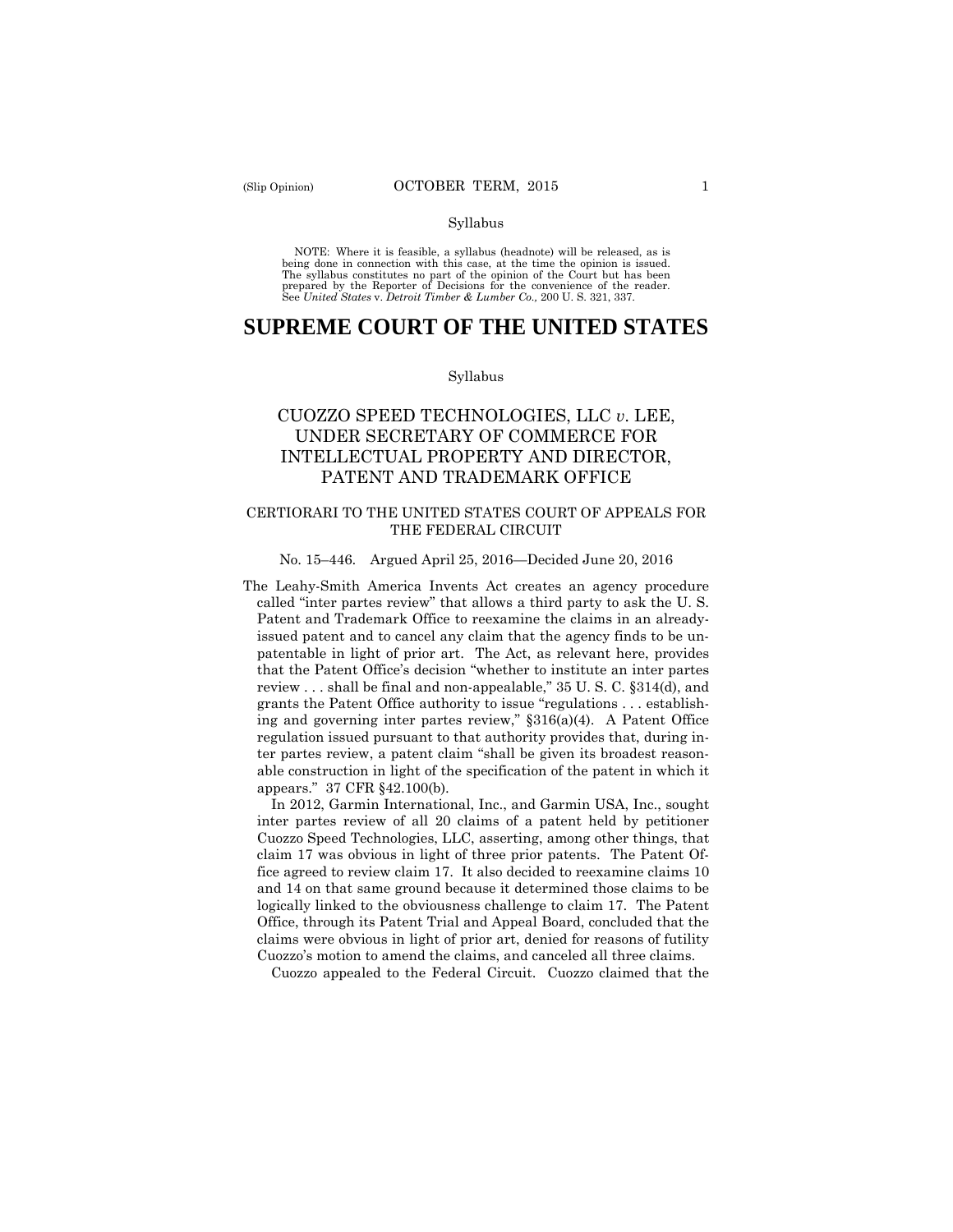to claims 10 and 14, and it alleged that the Board improperly used Patent Office improperly instituted inter partes review with respect the "broadest reasonable construction" standard to interpret the claims rather than the standard used by courts, which gives claims their "ordinary meaning . . . as understood by a person of skill in the art," *Phillips* v. *AWH Corp.,* 415 F. 3d 1303, 1314. The Federal Circuit rejected both arguments. It reasoned that §314(d) made the Patent Office's decision to institute inter partes review "nonappealable," and it concluded that the Patent Office's regulation was a reasonable exercise of the agency's rulemaking authority.

*Held*:

1. Section 314(d) bars Cuozzo's challenge to the Patent Office's decision to institute inter partes review. Pp. 7–12.

(a) The text of §314(d) expressly states that the Patent Office's determinations whether to institute inter partes review "shall be *final and nonappealable*." Moreover, construing §314(d) to permit judicial review of the Patent Office's preliminary decision to institute inter partes review undercuts the important congressional objective of giving the agency significant power to revisit and revise earlier patent grants. Past practice in respect to related proceedings, including the predecessor to inter partes review, also supports the conclusion that Congress did not intend for courts to review these initial determinations. Finally, reading §314(d) as limited to interlocutory appeals would render the provision largely superfluous in light of the Administrative Procedure Act. Pp. 7–9.

(b) The "strong presumption" favoring judicial review, *Mach Mining, LLC* v. *EEOC*, 575 U.S. \_\_, \_\_, is overcome here by these " 'clear and convincing'" indications that Congress intended to bar review, *Block* v. *Community Nutrition Institute*, 467 U. S. 340, 349. Given that presumption, however, the interpretation adopted here applies to cases in which the challenge is to the Patent Office's determination "to initiate an inter partes review *under this section*," or where the challenge consists of questions closely tied to the application and interpretation of statutes related to that determination. Cuozzo's claim does not implicate a constitutional question, nor does it present other questions of interpretation that reach well beyond "this section" in terms of scope and impact. Rather, Cuozzo's allegation that Garmin's petition did not plead "with particularity" the challenge to claims 10 and 14 as required by §312 is little more than a challenge to the Patent Office's conclusion under §314(a) that the "information presented in the petition" warranted review. Pp. 9–12.

 2. The Patent Office regulation requiring the Board to apply the broadest reasonable construction standard to interpret patent claims is a reasonable exercise of the rulemaking authority granted to the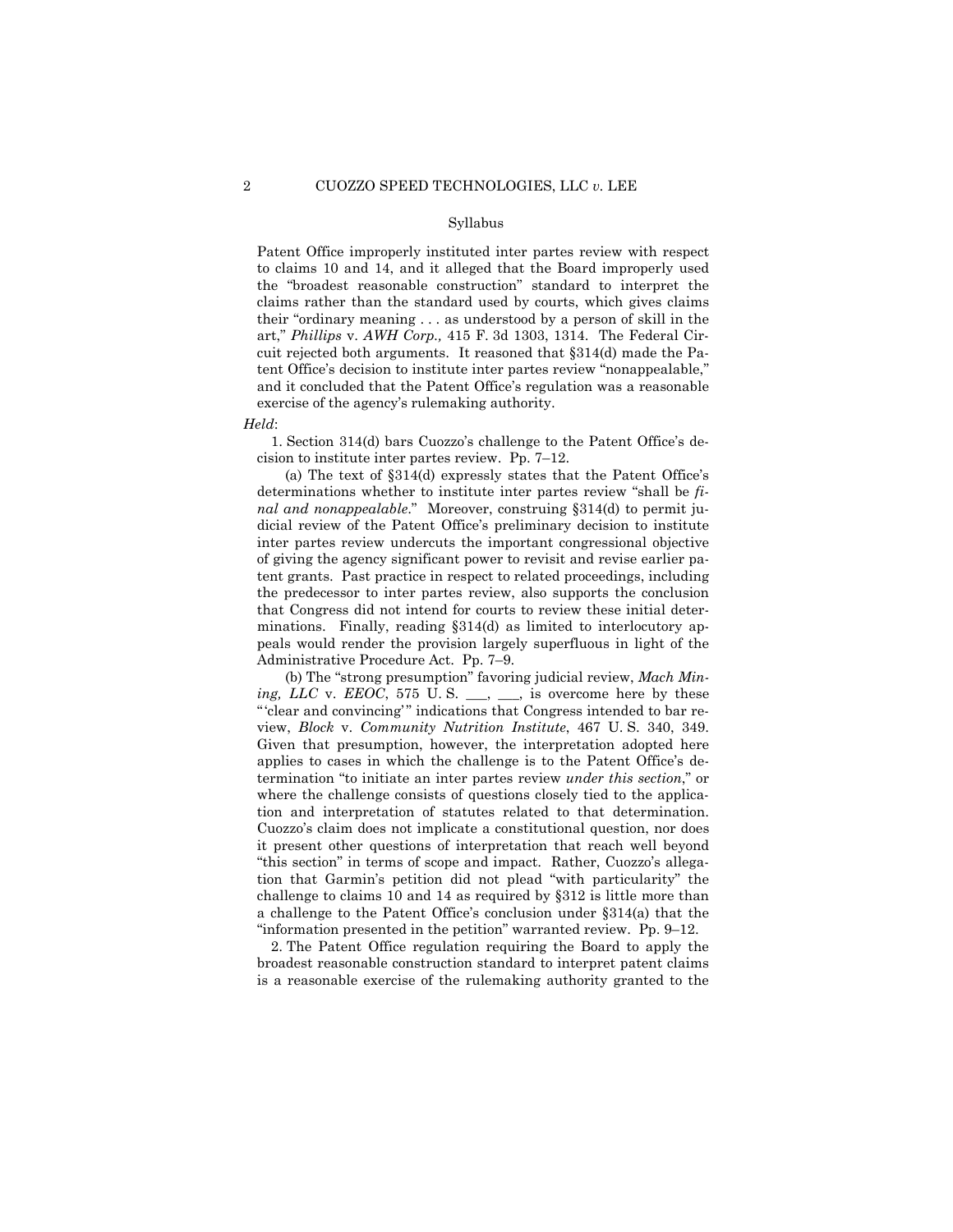Patent Office by statute. Pp. 12–20.

(a) Where a statute leaves a gap or is ambiguous, this Court typically interprets a congressional grant of rulemaking authority as giving the agency leeway to enact rules that are reasonable in light of the text, nature, and purpose of the statute. *United States* v. *Mead Corp.*, 533 U. S. 218, 229; *Chevron U. S. A. Inc.* v. *Natural Resources Defense Council, Inc.*, 467 U. S. 837, 842–843. Here, the statute grants the Patent Office the authority to issue regulations "governing inter partes review," and no statutory provision unambiguously mandates a particular claim construction standard.

The Patent Office's rulemaking authority is not limited to procedural regulations. Analogies to interpretations of other congressional grants of rulemaking authority in other statutes, which themselves do not unambiguously contain a limitation to procedural rules, cannot magically render unambiguous the different language in the different statutory grant of rulemaking authority at issue.

The nature and purpose of inter partes review does not unambiguously require the Patent Office to apply one particular claim construction standard. Cuozzo's contention that the purpose of inter partes review—to establish trial-like procedures for reviewing previously issued patents—supports the application of the ordinary meaning standard ignores the fact that in other significant respects, inter partes review is less like a judicial proceeding and more like a specialized agency proceeding. This indicates that Congress designed a hybrid proceeding. The purpose of inter partes review is not only to resolve patent-related disputes among parties, but also to protect the public's "paramount interest in seeing that patent monopolies . . . are kept within their legitimate scope." *Precision Instrument Mfg. Co.* v. *Automotive Maintenance Machinery Co.*, 324 U. S. 806, 816. Neither the statute's language, nor its purpose, nor its legislative history suggests that Congress decided what standard should apply in inter partes review. Pp. 12–17.

(b) The regulation is a reasonable exercise of the Patent Office's rulemaking authority. The broadest reasonable construction standard helps ensure precision in drafting claims and prevents a patent from tying up too much knowledge, which, in turn, helps members of the public draw useful information from the disclosed invention and understand the lawful limits of the claim. The Patent Office has used this standard for more than 100 years and has applied it in proceedings which, as here, resemble district court litigation.

Cuozzo's two arguments in response are unavailing. Applying the broadest reasonable construction standard in inter partes review is not, as Cuozzo suggests, unfair to a patent holder, who may move to amend at least once in the review process, and who has had sever-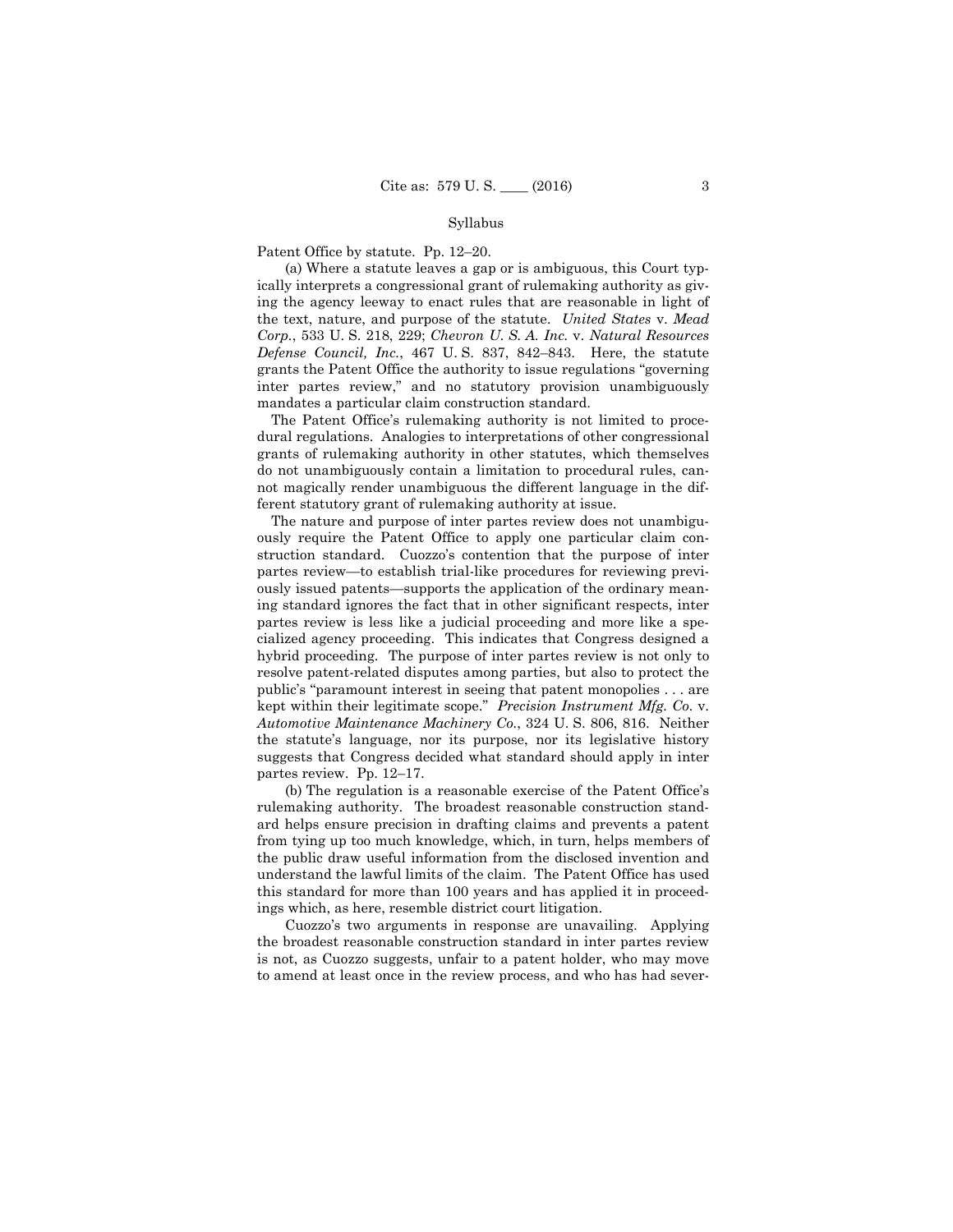al opportunities to amend in the original application process. And though the application of one standard in inter partes review and another in district court proceedings may produce inconsistent outcomes, that structure is inherent to Congress' regulatory design, and it is also consistent with past practice, as the patent system has long provided different tracks for the review and adjudication of patent claims. The Patent Office's regulation is reasonable, and this Court does not decide whether a better alternative exists as a matter of policy. Pp. 17–20.

793 F. 3d 1268, affirmed.

BREYER, J., delivered the opinion for a unanimous Court with respect to Parts I and III, and the opinion of the Court with respect to Part II, in which ROBERTS, C. J., and KENNEDY, THOMAS, GINSBURG, and KAGAN, JJ., joined. THOMAS, J., filed a concurring opinion. ALITO, J., filed an opinion concurring in part and dissenting in part, in which SOTOMAYOR, J., joined.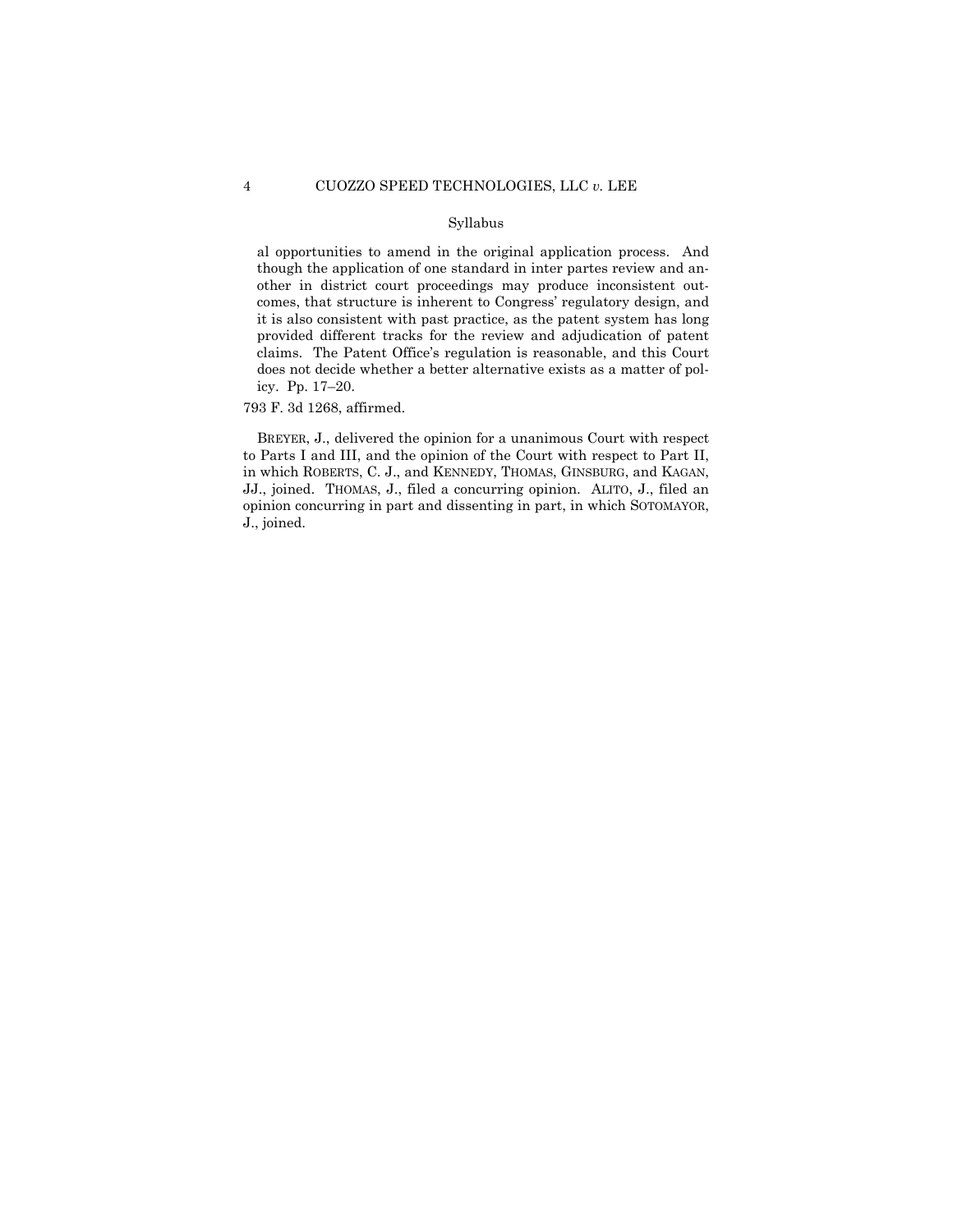preliminary print of the United States Reports. Readers are requested to notify the Reporter of Decisions, Supreme Court of the United States, Wash- ington, D. C. 20543, of any typographical or other formal errors, in order that corrections may be made before the preliminary print goes to press. NOTICE: This opinion is subject to formal revision before publication in the

## $\frac{1}{2}$  ,  $\frac{1}{2}$  ,  $\frac{1}{2}$  ,  $\frac{1}{2}$  ,  $\frac{1}{2}$  ,  $\frac{1}{2}$  ,  $\frac{1}{2}$ **SUPREME COURT OF THE UNITED STATES**

### $\frac{1}{2}$  ,  $\frac{1}{2}$  ,  $\frac{1}{2}$  ,  $\frac{1}{2}$  ,  $\frac{1}{2}$  ,  $\frac{1}{2}$ No. 15–446

# CUOZZO SPEED TECHNOLOGIES, LLC, PETITIONER *v.* MICHELLE K. LEE, UNDER SECRETARY OF COM-MERCE FOR INTELLECTUAL PROPERTY AND DIR-ECTOR, PATENT AND TRADEMARK OFFICE

# ON WRIT OF CERTIORARI TO THE UNITED STATES COURT OF APPEALS FOR THE FEDERAL CIRCUIT

## [June 20, 2016]

JUSTICE BREYER delivered the opinion of the Court.

The Leahy-Smith America Invents Act, 35 U. S. C. §100 *et seq.*, creates a process called "inter partes review." That review process allows a third party to ask the U. S. Patent and Trademark Office to reexamine the claims in an already-issued patent and to cancel any claim that the agency finds to be unpatentable in light of prior art. See §102 (requiring "novel[ty]"); §103 (disqualifying claims that are "obvious").

We consider two provisions of the Act. The first says:

"No Appeal.—The determination by the Director [of the Patent Office] whether to institute an inter partes review under this section shall be final and nonappealable." §314(d).

Does this provision bar a court from considering whether the Patent Office wrongly "determin[ed] . . . to institute an inter partes review," *ibid.*, when it did so on grounds not specifically mentioned in a third party's review request?

The second provision grants the Patent Office the au-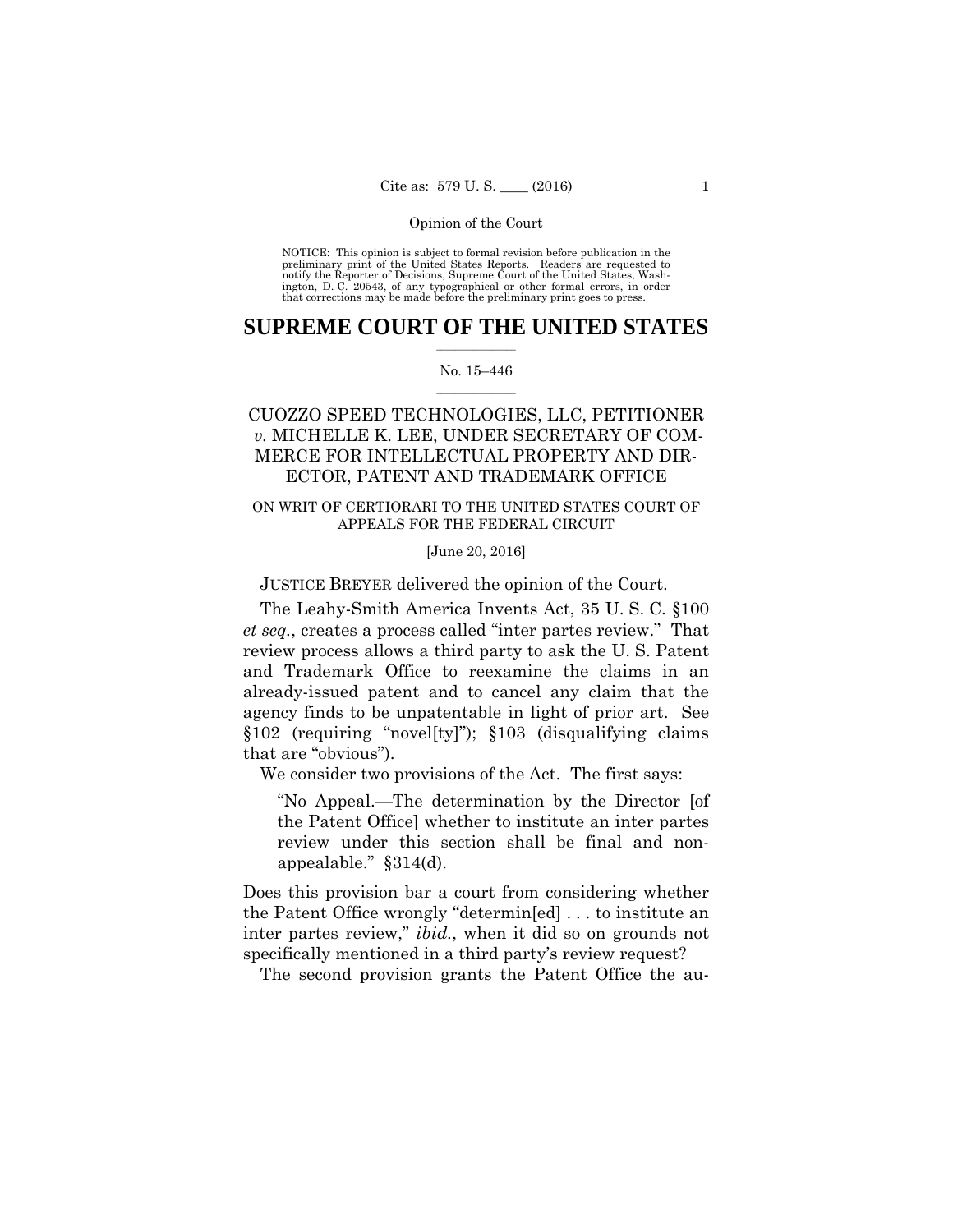thority to issue

"regulations . . . establishing and governing inter partes review under this chapter." §316(a)(4).

Does this provision authorize the Patent Office to issue a regulation stating that the agency, in inter partes review,

"shall [construe a patent claim according to] its broadest reasonable construction in light of the specification of the patent in which it appears"? 37 CFR §42.100(b) (2015).

We conclude that the first provision, though it may not bar consideration of a constitutional question, for example, does bar judicial review of the kind of mine-run claim at issue here, involving the Patent Office's decision to institute inter partes review. We also conclude that the second provision authorizes the Patent Office to issue the regulation before us. See, *e.g., United States* v. *Mead Corp.*, 533 U. S. 218, 229 (2001); *Chevron U. S. A. Inc.* v. *Natural Resources Defense Council, Inc.*, 467 U. S. 837, 842 (1984).

# I A

An inventor obtains a patent by applying to the Patent Office. A patent examiner with expertise in the relevant field reviews an applicant's patent claims, considers the prior art, and determines whether each claim meets the applicable patent law requirements. See, *e.g.,* 35 U. S. C. §§101, 102, 103, 112. Then, the examiner accepts a claim, or rejects it and explains why. See §132(a).

If the examiner rejects a claim, the applicant can resubmit a narrowed (or otherwise modified) claim, which the examiner will consider anew, measuring the new claim against the same patent law requirements. If the examiner rejects the new claim, the inventor typically has yet another chance to respond with yet another amended claim. Ultimately, the Patent Office makes a final deci-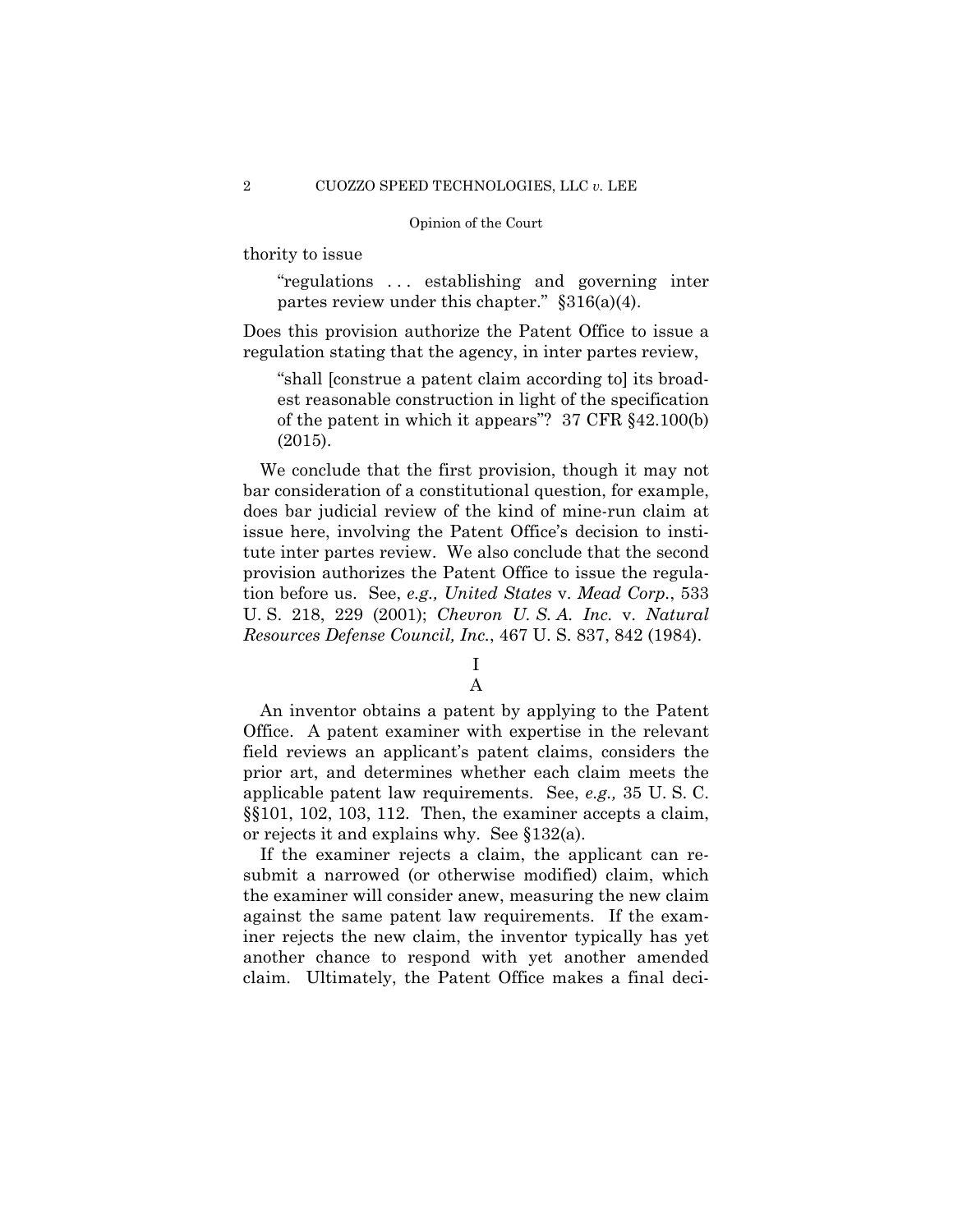sion allowing or rejecting the application. The applicant may seek judicial review of any final rejection. See §§141(a), 145.

For several decades, the Patent Office has also possessed the authority to reexamine—and perhaps cancel—a patent claim that it had previously allowed. In 1980, for example, Congress enacted a statute providing for "ex parte reexamination." Act to Amend the Patent and Trademark Laws, 35 U. S. C. §301 *et seq.* That statute (which remains in effect) gives "[a]ny person at any time" the right to "file a request for reexamination" on the basis of certain prior art "bearing on the patentability" of an already-issued patent.  $\S$ §301(a)(1), 302. If the Patent Office concludes that the cited prior art raises "a substantial new question of patentability," the agency can reexamine the patent. §303(a). And that reexamination can lead the Patent Office to cancel the patent (or some of its claims). Alternatively, the Director of the Patent Office can, on her "own initiative," trigger such a proceeding. *Ibid*. And, as with examination, the patent holder can seek judicial review of an adverse final decision. §306.

 reexamination proceedings as well as in any appeal of a In 1999 and 2002, Congress enacted statutes that established another, similar procedure, known as "inter partes *reexamination*." Those statutes granted third parties greater opportunities to participate in the Patent Office's Patent Office decision. See, *e.g.,* American Inventors Protection Act of 1999, §297 *et seq.* (2006 ed.) (superseded).

In 2011, Congress enacted the statute before us. That statute modifies "inter partes *reexamination*," which it now calls "inter partes *review*.*"* See H. R. Rep. No. 112– 98, pt. 1, pp. 46–47 (2011) (H. R. Rep.). Like inter partes reexamination*,* any third party can ask the agency to initiate inter partes review of a patent claim. But the new statute has changed the standard that governs the Patent Office's institution of the agency's process. Instead of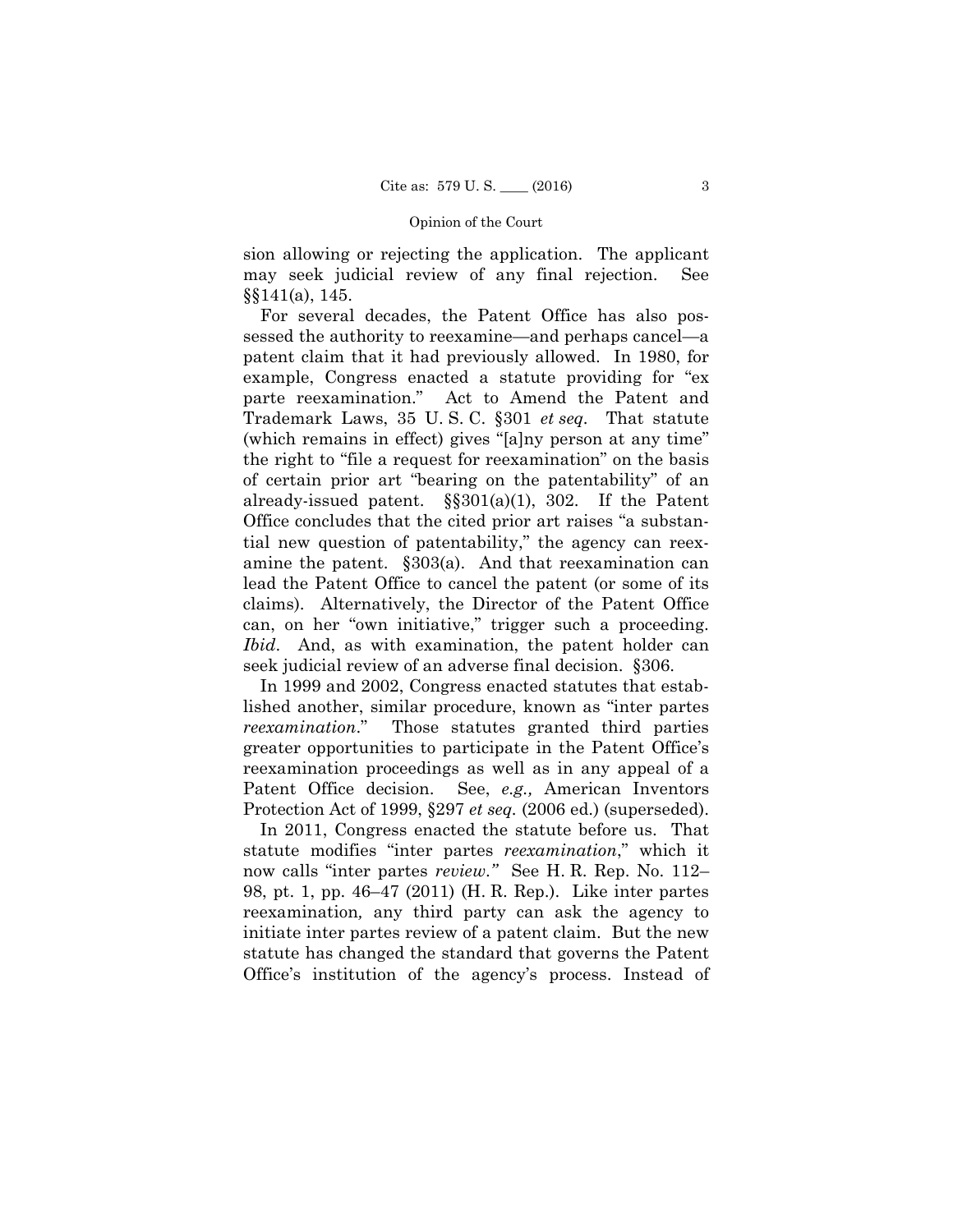requiring that a request for reexamination raise a "substantial new question of patentability," it now requires that a petition show "a reasonable likelihood that" the challenger "would prevail." Compare §312(a) (2006 ed.) (repealed) with  $\S 314(a)$  (2012 ed.).

The new statute provides a challenger with broader participation rights. It creates within the Patent Office a Patent Trial and Appeal Board (Board) composed of administrative patent judges, who are patent lawyers and former patent examiners, among others. §6. That Board conducts the proceedings, reaches a conclusion, and sets forth its reasons. See *ibid*.

The statute sets forth time limits for completing this review.  $\S 316(a)(11)$ . It grants the Patent Office the authority to issue rules.  $\S 316(a)(4)$ . Like its predecessors, the statute authorizes judicial review of a "final written decision" canceling a patent claim. §319. And, the statute says that the agency's initial decision "whether to institute an inter partes review" is "final and nonappealable." §314(d); compare *ibid.* with §§312(a), (c) (2006 ed.) (repealed) (the "determination" that a petition for inter partes reexamination "raise[s]" "a substantial new question of patentability" is "final and non-appealable"), and §303(c) (2012 ed.) (similar in respect to ex parte reexamination).

B

In 2002, Giuseppe A. Cuozzo applied for a patent covering a speedometer that will show a driver when he is driving above the speed limit. To understand the basic idea, think of the fact that a white speedometer needle will look red when it passes under a translucent piece of red glass or the equivalent (say, red cellophane). If you attach a piece of red glass or red cellophane to a speedometer beginning at 65 miles per hour, then, when the white needle passes that point, it will look red. If we attach the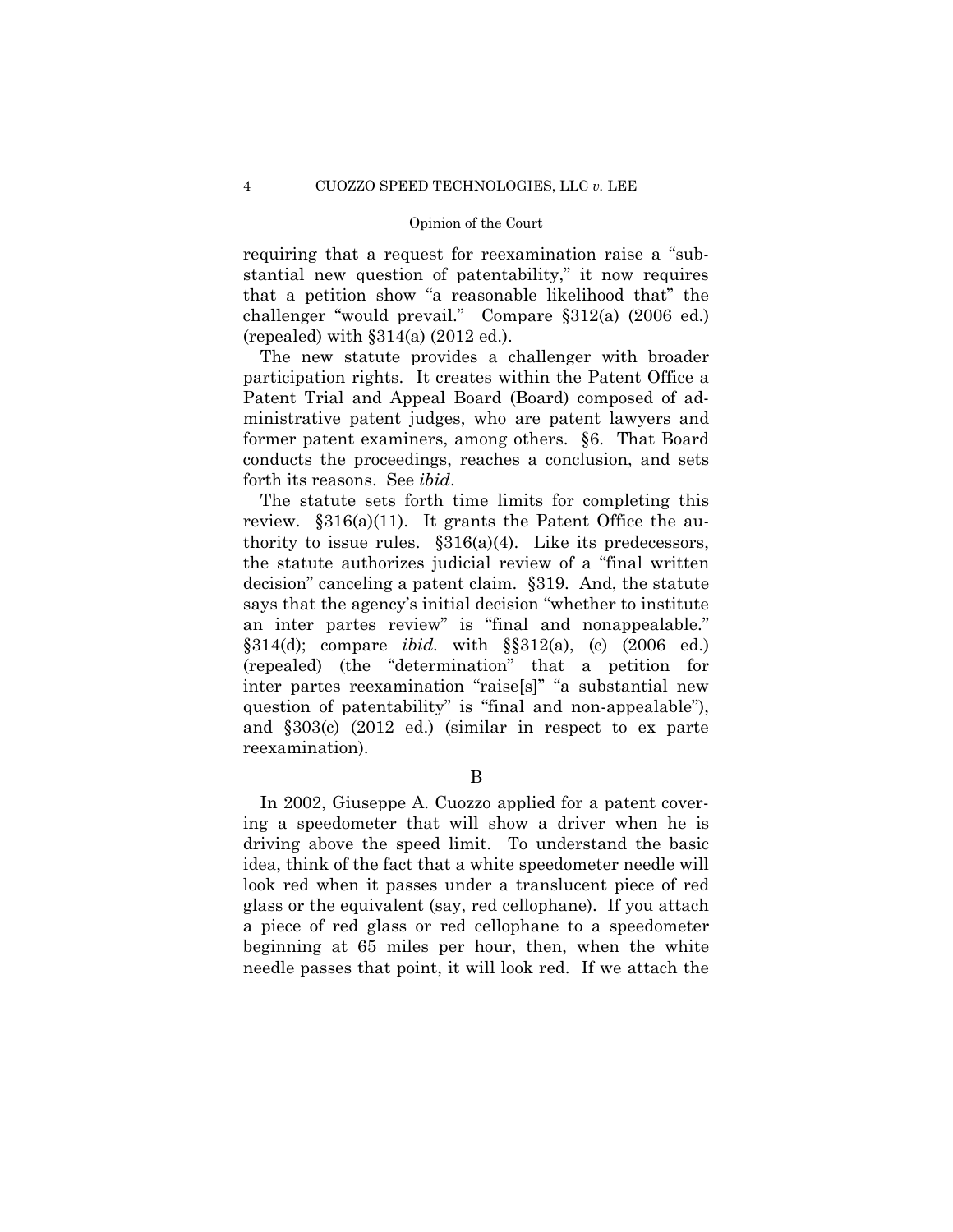red glass to a plate that can itself rotate, if we attach the plate to the speedometer, if we connect the plate to a Global Positioning System (GPS) receiver, and if we enter onto a chip or a disk all the speed limits on all the Nation's roads, then the GPS can signal where the car is, the chip or disk can signal the speed limit at that place, and the plate can rotate to the right number on the speedometer. Thus, if the speed limit is 35 miles per hour, then the white speedometer needle will pass under the red plate at 35, not 65, and the driver will know if he is driving too fast.

In 2004, the Patent Office granted the patent. See U. S. Patent No. 6,778,074 (Cuozzo Patent). The Appendix contains excerpts from this patent, offering a less simplified (and more technical) description.

 $\mathcal{C}$ 

 Petitioner Cuozzo Speed Technologies, LLC (Cuozzo), now holds the rights to the Cuozzo Patent. In 2012, Garmin International, Inc., and Garmin USA, Inc., filed a petition seeking inter partes review of the Cuozzo Patent's 20 claims. Garmin backed up its request by stating, for example, that the invention described in claim 17 was obvious in light of three prior patents, the Aumayer, Evans, and Wendt patents. U. S. Patent No. 6,633,811; U. S. Patent No. 3,980,041; and U. S. Patent No. 2,711,153. Cf. *Goodyear Tire & Rubber Co.* v. *Ray-O-Vac Co.*, 321 U. S. 275, 280 (1944) (Black, J., dissenting) ("[S]omeone, somewhere, sometime, made th[is] discovery [but] I cannot agree that this patentee is that discoverer").

The Board agreed to reexamine claim 17, as well as claims 10 and 14. The Board recognized that Garmin had not expressly challenged claim 10 and claim 14 on the same obviousness ground. But, believing that "claim 17 depends on claim 14 which depends on claim 10," the Board reasoned that Garmin had "implicitly" challenged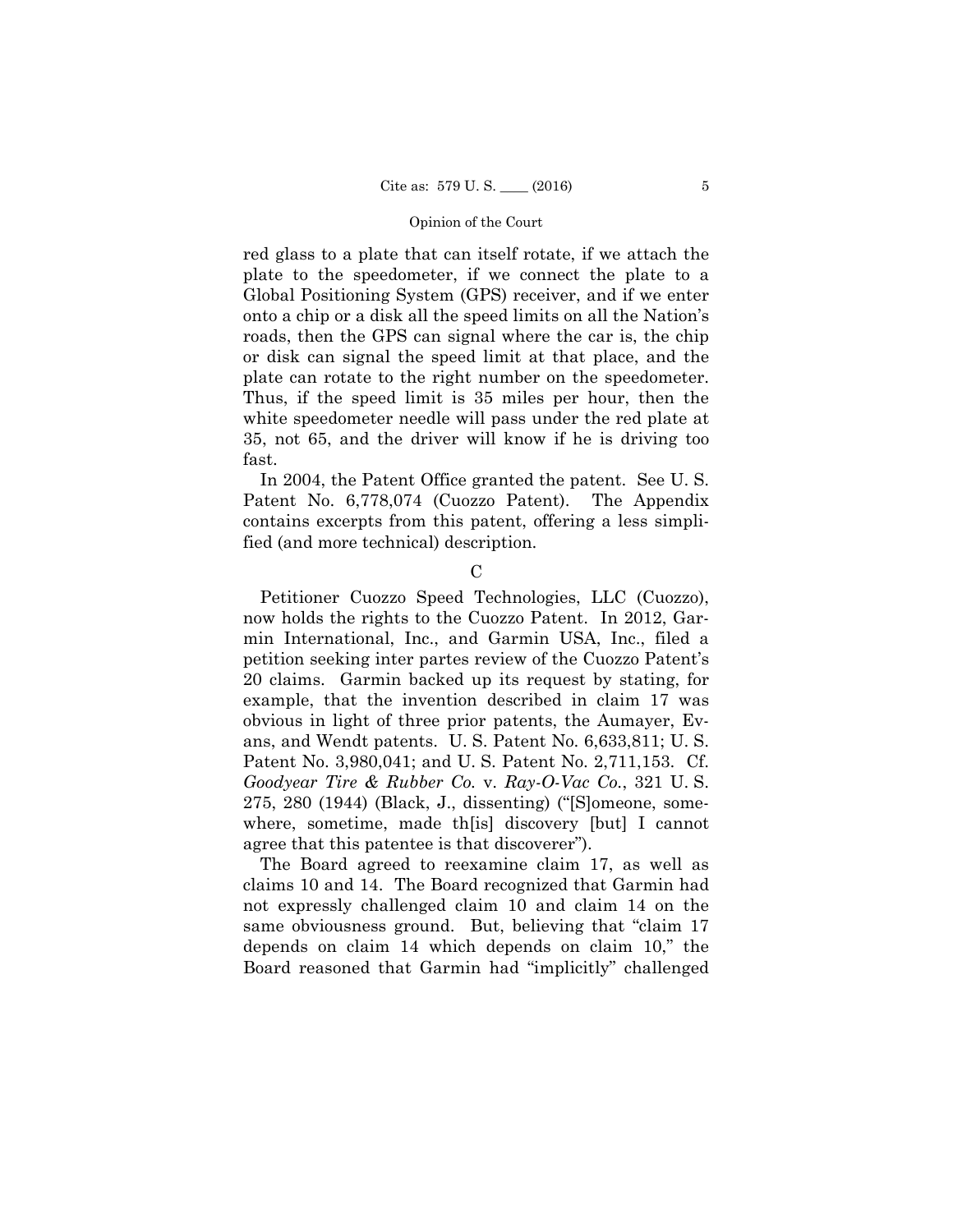claims 10 and 14 on the basis of the same prior inventions, and it consequently decided to review all three claims together. App. to Pet. for Cert. 188a.

 light of the earlier patents to which Garmin had referred. After proceedings before the Board, it concluded that claims 10, 14, and 17 of the Cuozzo Patent were obvious in The Board explained that the Aumayer patent "makes use of a GPS receiver to determine . . . the applicable speed limit at that location for display," the Evans patent "describes a colored plate for indicating the speed limit," and the Wendt patent "describes us[ing] a rotatable pointer for indicating the applicable speed limit." *Id.,* at 146a–147a. Anyone, the Board reasoned, who is "not an automaton" anyone with "ordinary skill" and "ordinary creativity" could have taken the automated approach suggested by the Aumayer patent and applied it to the manually adjustable signals described in the Evans and Wendt patents. *Id.,* at 147a. The Board also concluded that Cuozzo's proposed amendments would not cure this defect, *id.,*  at 164a–166a, and it consequently denied Cuozzo's motion to amend its claims. Ultimately, it ordered claims 10, 14, and 17 of the Cuozzo Patent canceled, *id.*, at 166a.

Cuozzo appealed to the United States Court of Appeals for the Federal Circuit. Cuozzo argued that the Patent Office improperly instituted inter partes review, at least in respect to claims 10 and 14, because the agency found that Garmin had only *implicitly* challenged those two claims on the basis of the Aumayer, Evans, and Wendt patents, while the statute required petitions to set forth the grounds for challenge "with particularity."  $\S 312(a)(3)$ . Cuozzo also argued that the Board, when construing the claims, improperly used the interpretive standard set forth in the Patent Office's regulation (*i.e.*, it gave those claims their "broadest reasonable construction," 37 CFR §42.100(b)), when it should have applied the standard that courts normally use when judging a patent's validity (*i.e.*,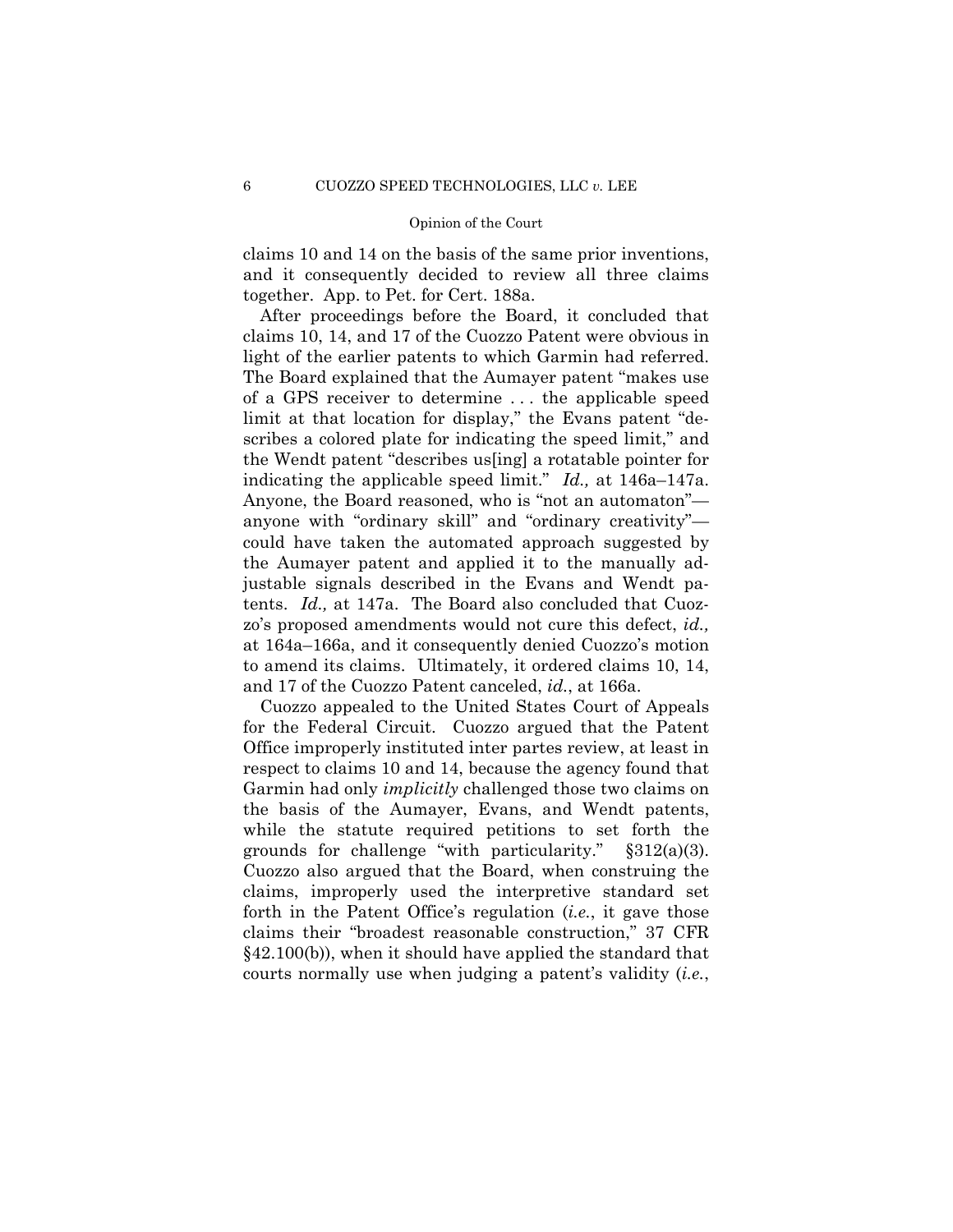it should have given those claims their "ordinary meaning . . . as understood by a person of skill in the art," *Phillips*  v. *AWH Corp.*, 415 F. 3d 1303, 1314 (CA Fed. 2005) (en banc)).

A divided panel of the Court of Appeals rejected both arguments. First, the panel majority pointed out that 35 U. S. C. §314(d) made the decision to institute inter partes review "nonappealable." *In re Cuozzo Speed Technologies, LLC*, 793 F. 3d 1268, 1273 (CA Fed. 2015) (internal quotation marks omitted). Second, the panel majority affirmed the application of the broadest reasonable construction standard on the ground (among others) that the regulation was a reasonable, and hence lawful, exercise of the Patent Office's statutorily granted rulemaking authority. *Id.,* at 1278–1279; see §314(a)(4). By a vote of 6 to 5, the Court of Appeals denied Cuozzo's petition for rehearing en banc. *In re Cuozzo Speed Technologies, LLC*, 793 F. 3d 1297, 1298 (CA Fed. 2015).

We granted Cuozzo's petition for certiorari to review these two questions.

Like the Court of Appeals, we believe that Cuozzo's contention that the Patent Office unlawfully initiated its agency review is not appealable. For one thing, that is what §314(d) says. It states that the "determination by the [Patent Office] whether to institute an inter partes review under this section shall be *final and nonappealable.*" (Emphasis added.)

For another, the legal dispute at issue is an ordinary dispute about the application of certain relevant patent statutes concerning the Patent Office's decision to institute inter partes review. Cuozzo points to a related statutory section, §312, which says that petitions must be pleaded "with particularity." Those words, in its view, mean that the petition should have specifically said that

II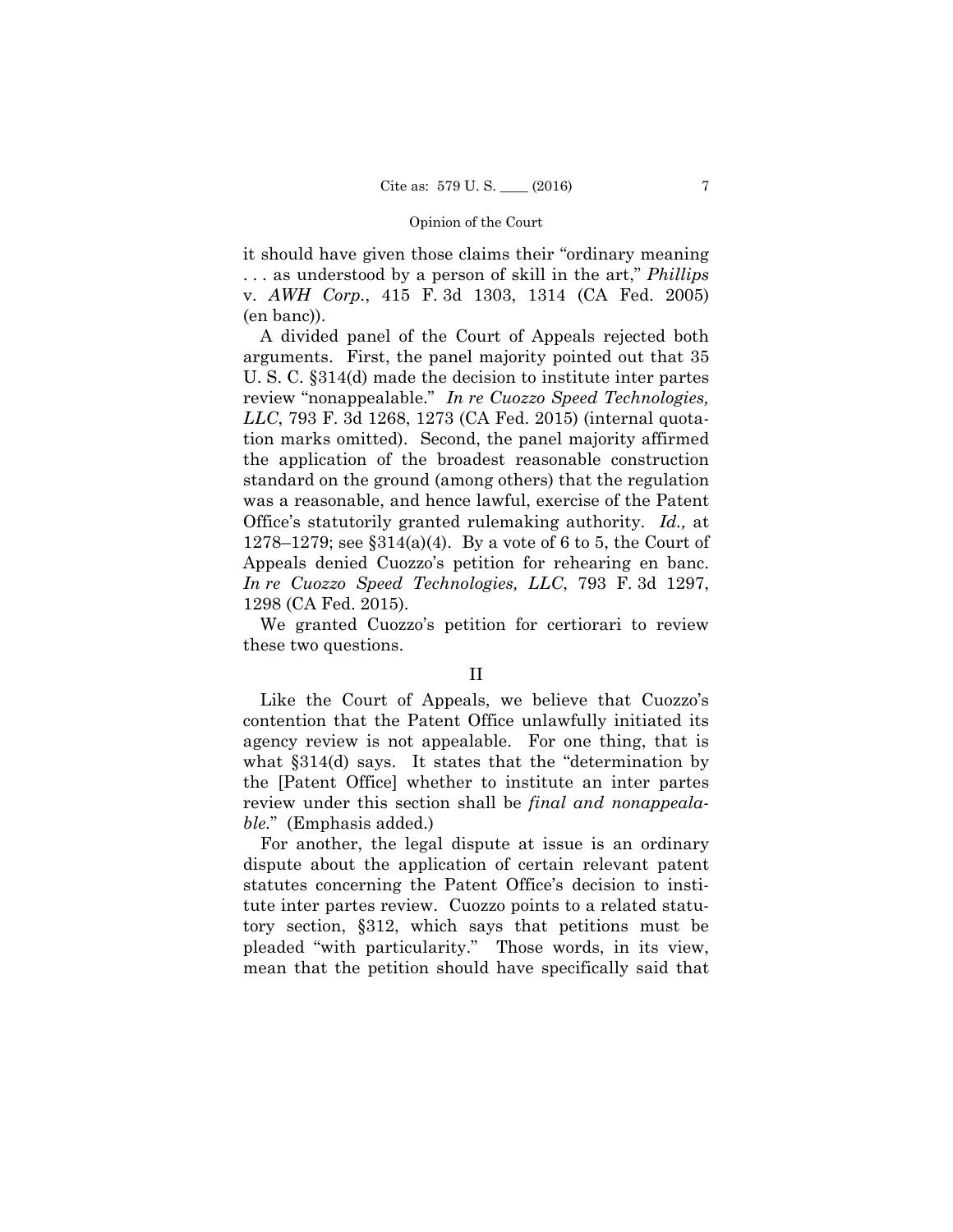repeat the same argument expressly when it is so obviously claims 10 and 14 are also obvious in light of this same prior art. Garmin's petition, the Government replies, need not have mentioned claims 10 and 14 separately, for claims 10, 14, and 17 are all logically linked; the claims "rise and fall together," and a petition need not simply implied. See 793 F. 3d, at 1281. In our view, the "No Appeal" provision's language must, at the least, forbid an appeal that attacks a "determination . . . whether to institute" review by raising this kind of legal question and little more. §314(d).

Moreover, a contrary holding would undercut one important congressional objective, namely, giving the Patent Office significant power to revisit and revise earlier patent grants. See H. R. Rep., at 45, 48 (explaining that the statute seeks to "improve patent quality and restore confidence in the presumption of validity that comes with issued patents"); 157 Cong. Rec. 9778 (2011) (remarks of Rep. Goodlatte) (noting that inter partes review "screen[s] out bad patents while bolstering valid ones"). We doubt that Congress would have granted the Patent Office this authority, including, for example, the ability to continue proceedings even after the original petitioner settles and drops out, §317(a), if it had thought that the agency's final decision could be unwound under some minor statutory technicality related to its preliminary decision to institute inter partes review.

Further, the existence of similar provisions in this, and related, patent statutes reinforces our conclusion. See §319 (limiting appellate review to the "final written decision");  $$312(c)$  (2006 ed.) (repealed) (the "determination" that a petition for inter partes *reexamination* "raise[s]" a "substantial new question of patentability" is "final and non-appealable"); see also §303(c) (2012 ed.); *In re Hiniker Co.*, 150 F. 3d 1362, 1367 (CA Fed. 1998) ("Section 303 . . . is directed toward the [Patent Office's] authority to insti-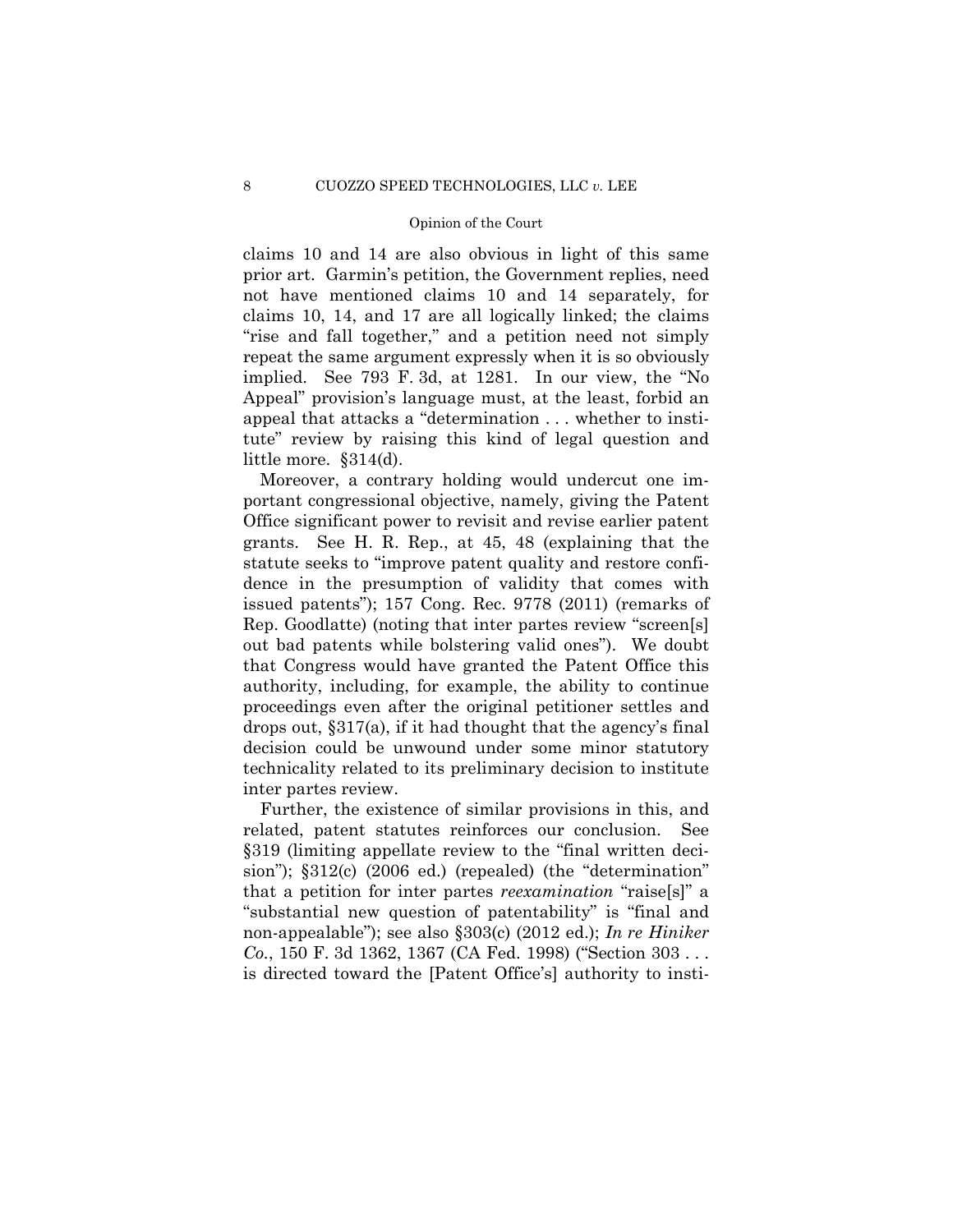tute a reexamination, and there is no provision granting us direct review of that decision").

 agency's final decision. *Post,* at 1, 5 (ALITO, J., concurring The dissent, like the panel dissent in the Court of Appeals, would limit the scope of the "No Appeal" provision to *interlocutory* appeals, leaving a court free to review the initial decision to institute review in the context of the in part and dissenting in part); 793 F. 3d, at 1291 (Newman, J., dissenting). We cannot accept this interpretation. It reads into the provision a limitation (to interlocutory decisions) that the language nowhere mentions and that is unnecessary. The Administrative Procedure Act already limits review to final agency decisions. 5 U. S. C. §704. The Patent Office's decision to initiate inter partes review is "preliminary," not "final." *Ibid*. And the agency's decision to deny a petition is a matter committed to the Patent Office's discretion. See §701(a)(2); 35 U. S. C. §314(a) (no mandate to institute review); see also *post*, at 9, and n. 6. So, read as limited to such preliminary and discretionary decisions, the "No Appeal" provision would seem superfluous. The dissent also suggests that its approach is a "familiar practice," consistent with other areas of law. *Post*, at 8. But the kind of initial determination at issue here—that there is a "reasonable likelihood" that the claims are unpatentable on the grounds asserted—is akin to decisions which, in other contexts, we have held to be unreviewable. See *Kaley* v. *United States*, 571 U. S. \_\_\_,  $\mu$  (2014) (slip op., at 8) ("The grand jury gets to say without any review, oversight, or second-guessing whether probable cause exists to think that a person committed a crime").

We recognize the "strong presumption" in favor of judicial review that we apply when we interpret statutes, including statutes that may limit or preclude review. *Mach Mining, LLC v. EEOC, 575 U. S.* \_\_\_, \_\_\_ (2015) (slip op., at 4) (internal quotation marks omitted). This pre-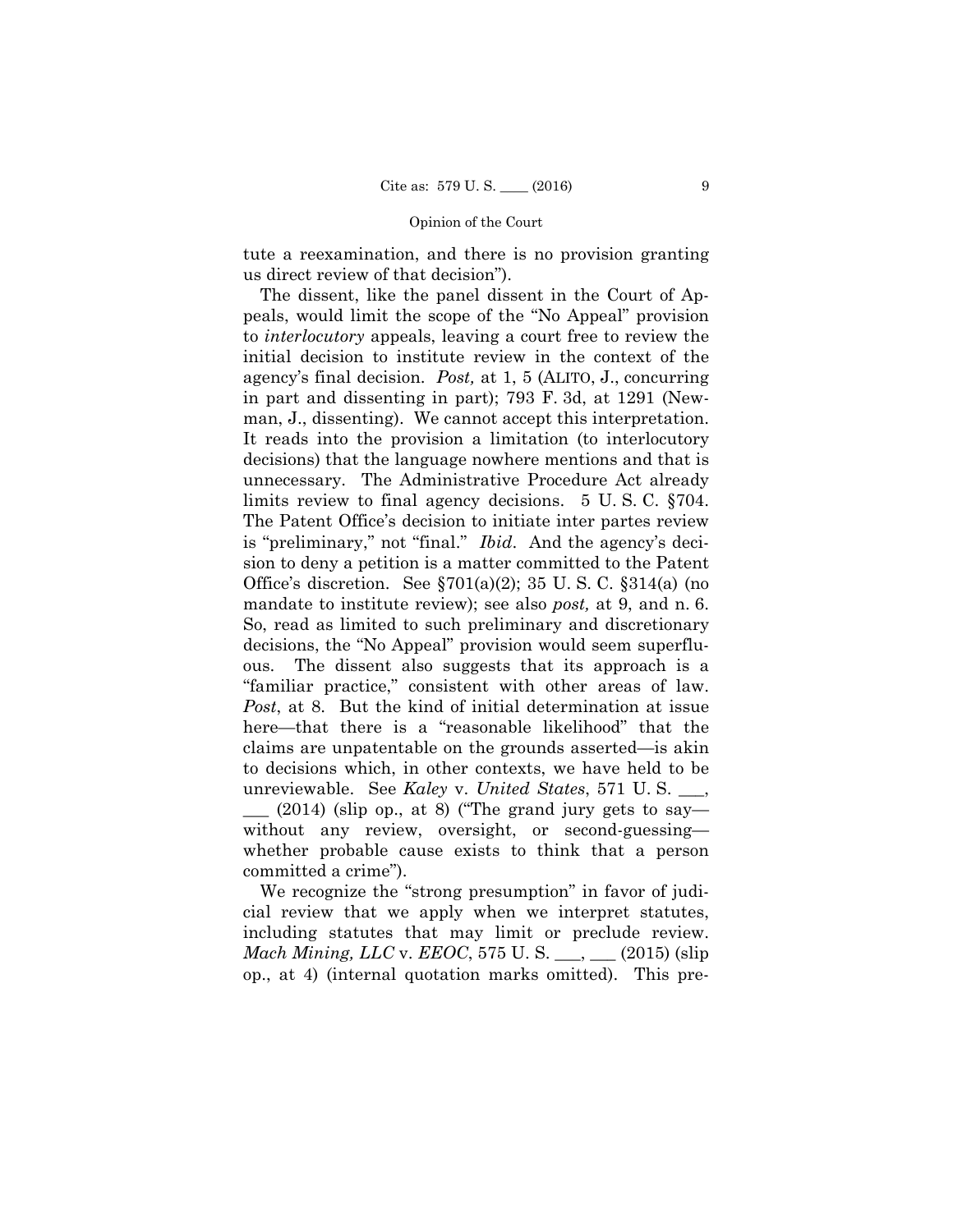decisions "'final,'" "'conclusive,'" and "'not subject to  $§314(d).$  determination gives effect to this statutory command. sumption, however, may be overcome by "'clear and convincing'" indications, drawn from "specific language," "specific legislative history," and "inferences of intent drawn from the statutory scheme as a whole," that Congress intended to bar review. *Block* v. *Community Nutrition Institute*, 467 U. S. 340, 349–350 (1984). That standard is met here. The dissent disagrees, and it points to *Lindahl* v. *Office of Personnel Management*, 470 U. S. 768 (1985), to support its view that, in light of this presumption, §314(d) should be read to permit judicial review of any issue bearing on the Patent Office's preliminary decision to institute inter partes review. See *post*, at 4–5. *Lindahl* is a case about the judicial review of disability determinations for federal employees. We explained that a statute directing the Office of Personnel Management to "'determine questions of disability,'" and making those review,'" barred a court from revisiting the "factual underpinnings of . . . disability determinations"—though it permitted courts to consider claims alleging, for example, that the Office of Personnel Management "'substantial[ly] depart[ed] from important procedural rights.'" 470 U. S., at 771, 791. Thus, *Lindahl*'s interpretation of that statute preserved the agency's primacy over its core statutory function in accord with Congress' intent. Our interpretation of the "No Appeal" provision here has the same effect. Congress has told the *Patent Office* to determine whether inter partes review should proceed, and it has made the agency's decision "final" and "nonappealable." Our conclusion that courts may not revisit this initial Moreover, *Lindahl*'s conclusion was consistent with prior judicial practice in respect to those factual agency determinations, and legislative history "strongly suggest[ed]" that Congress intended to preserve this prior practice. *Id.,*  at 780. These features, as explained above, also support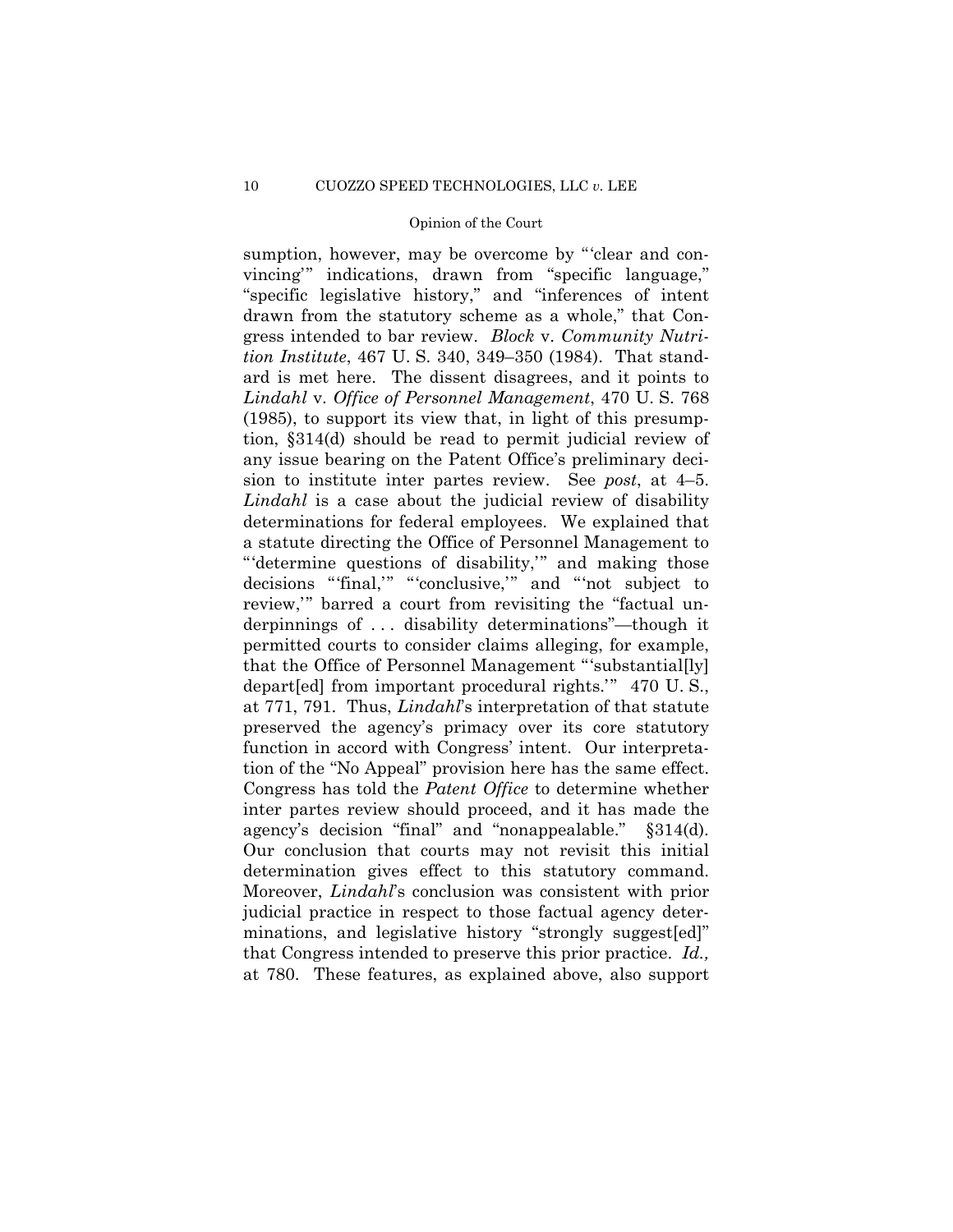our interpretation: The text of the "No Appeal" provision, along with its place in the overall statutory scheme, its role alongside the Administrative Procedure Act, the prior interpretation of similar patent statutes, and Congress' purpose in crafting inter partes review, all point in favor of precluding review of the Patent Office's institution decisions.

Nevertheless, in light of §314(d)'s own text and the presumption favoring review, we emphasize that our interpretation applies where the grounds for attacking the decision to institute inter partes review consist of questions that are closely tied to the application and interpretation of statutes related to the Patent Office's decision to initiate inter partes review. See §314(d) (barring appeals of "determinations . . . to initiate an inter partes review *under this section*" (emphasis added)). This means that we need not, and do not, decide the precise effect of §314(d) on appeals that implicate constitutional questions, that depend on other less closely related statutes, or that present other questions of interpretation that reach, in terms of scope and impact, well beyond "this section." Cf. *Johnson*  v. *Robison*, 415 U. S. 361, 367 (1974) (statute precluding review of "any question of law or fact under any law administered by the Veterans' Administration" does not bar review of constitutional challenges (emphasis deleted and internal quotation marks omitted)); *Traynor* v. *Turnage*, 485 U. S. 535, 544–545 (1988) (that same statute does not bar review of decisions made under different statutes enacted at other times). Thus, contrary to the dissent's suggestion, we do not categorically preclude review of a final decision where a petition fails to give "sufficient notice" such that there is a due process problem with the entire proceeding, nor does our interpretation enable the agency to act outside its statutory limits by, for example, canceling a patent claim for "indefiniteness under §112" in inter partes review. *Post*, at 10–13. Such "shenanigans"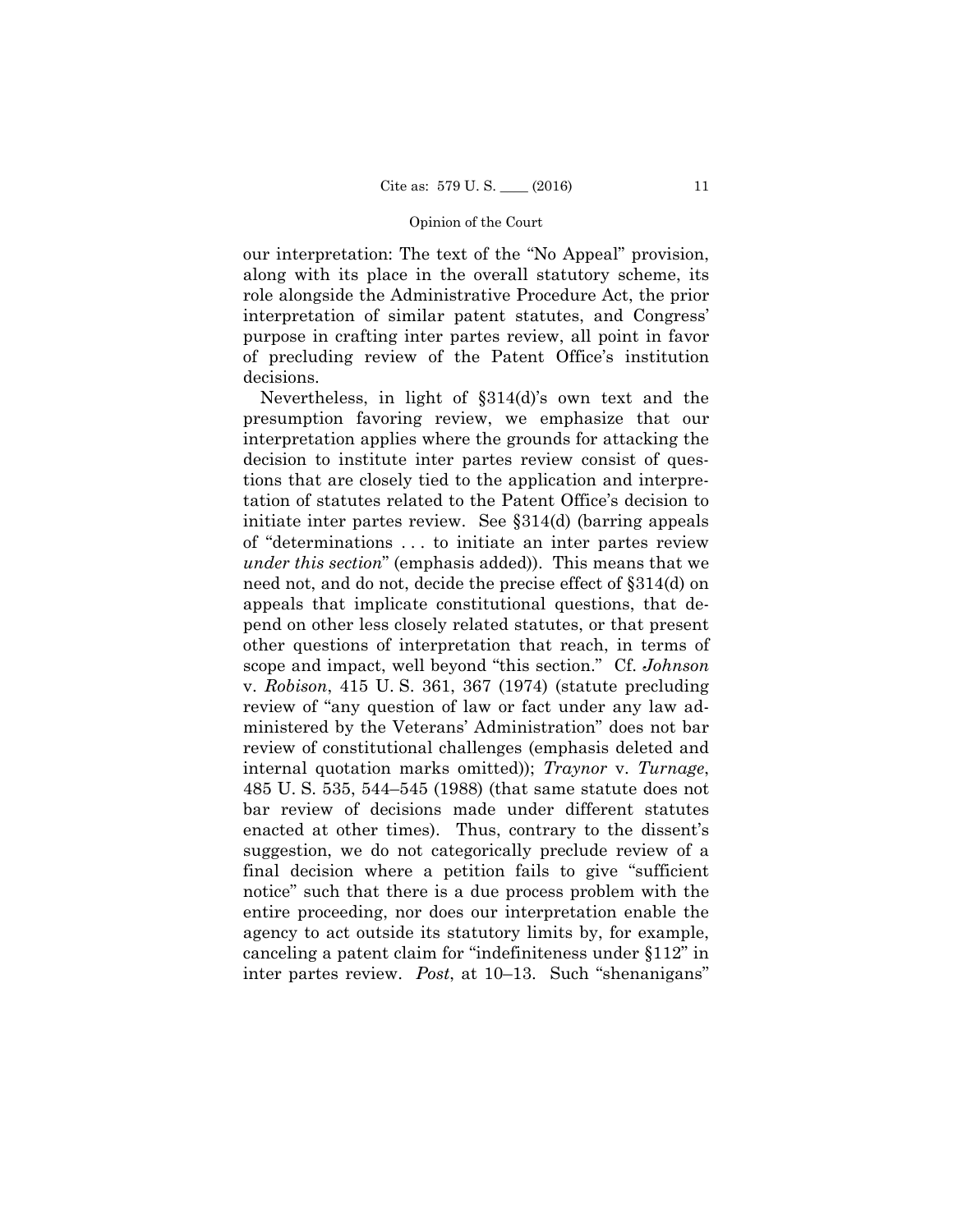may be properly reviewable in the context of §319 and under the Administrative Procedure Act, which enables reviewing courts to "set aside agency action" that is "contrary to constitutional right," "in excess of statutory jurisdiction," or "arbitrary [and] capricious." Compare *post*, at 13, with 5 U. S. C. §§706(2)(A)–(D).

By contrast, where a patent holder merely challenges the Patent Office's "determin[ation] that the information presented in the petition . . . shows that there is a reasonable likelihood" of success "with respect to at least 1 of the claims challenged," §314(a), or where a patent holder grounds its claim in a statute closely related to that decision to institute inter partes review, §314(d) bars judicial review. In this case, Cuozzo's claim that Garmin's petition was not pleaded "with particularity" under §312 is little more than a challenge to the Patent Office's conclusion, under §314(a), that the "information presented in the petition" warranted review. Cf. *United States* v. *Williams*, 504 U. S. 36, 54 (1992) ("A complaint about the quality or adequacy of the evidence can always be recast as a complaint that the . . . presentation was 'incomplete' or 'misleading'"). We therefore conclude that §314(d) bars Cuozzo's efforts to attack the Patent Office's determination to institute inter partes review in this case.

# III

Cuozzo further argues that the Patent Office lacked the legal authority to issue its regulation requiring the agency, when conducting an inter partes review, to give a patent claim "its broadest reasonable construction in light of the specification of the patent in which it appears." 37 CFR §42.100(b). Instead, Cuozzo contends that the Patent Office should, like the courts, give claims their "ordinary meaning . . . as understood by a person of skill in the art." *Phillips*, 415 F. 3d, at 1314.

The statute, however, contains a provision that grants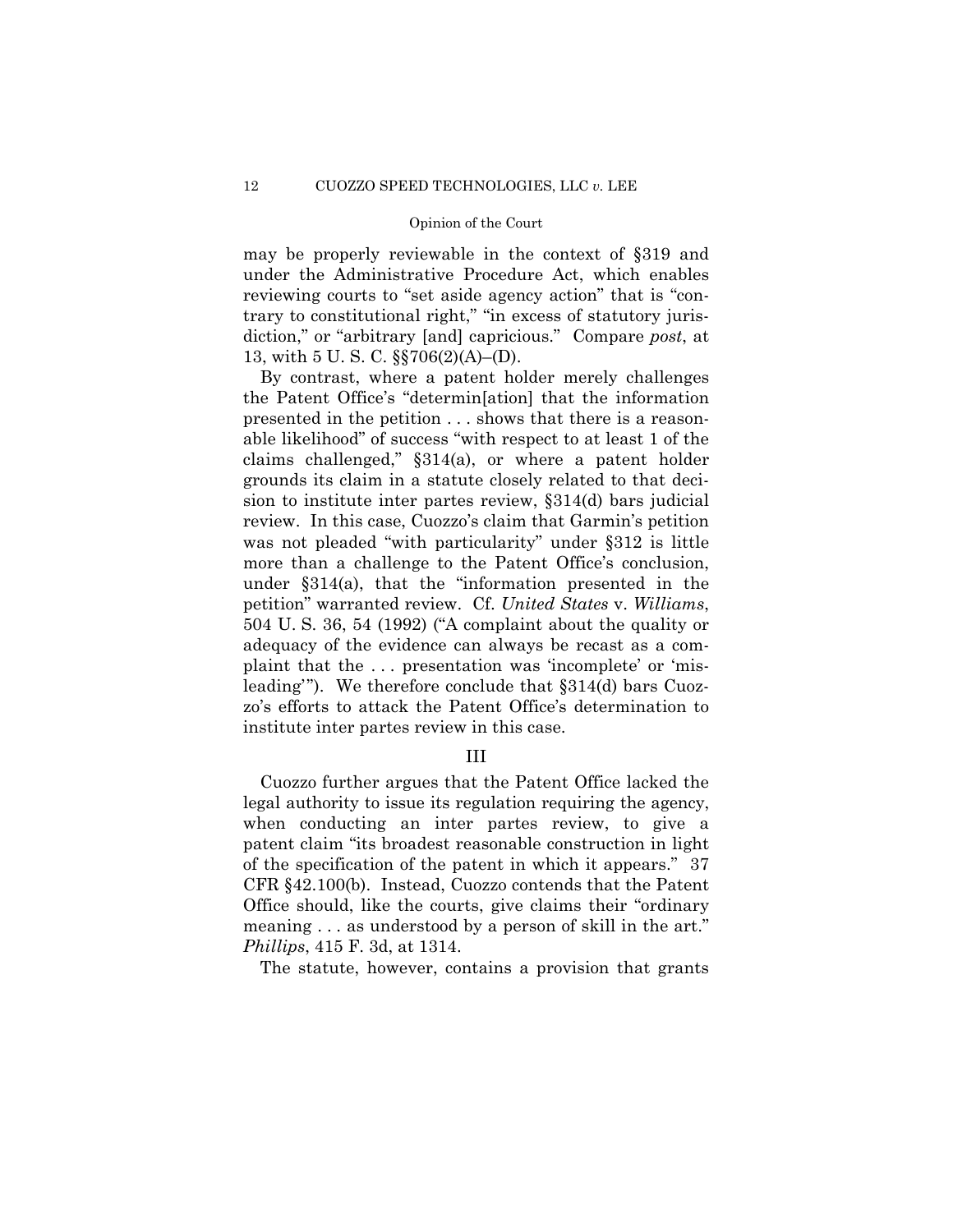the Patent Office authority to issue "regulations . . . establishing and governing inter partes review under this chapter." 35 U. S. C. §316(a)(4). The Court of Appeals held that this statute gives the Patent Office the legal authority to issue its broadest reasonable construction regulation. We agree.

A

 rulemaking" to address that gap. *Mead Corp.*, *supra,* at We interpret Congress' grant of rulemaking authority in light of our decision in *Chevron U. S. A. Inc.*, 467 U. S. 837. Where a statute is clear, the agency must follow the statute. *Id.,* at 842–843. But where a statute leaves a "gap" or is "ambigu[ous]," we typically interpret it as granting the agency leeway to enact rules that are reasonable in light of the text, nature, and purpose of the statute. *Mead Corp.*, 533 U. S., at 229; *Chevron U. S. A. Inc.*, *supra,* at 843. The statute contains such a gap: No statutory provision unambiguously directs the agency to use one standard or the other. And the statute "express[ly] ... authoriz[es] [the Patent Office] to engage in the process of 229. Indeed, the statute allows the Patent Office to issue rules "governing inter partes review," §316(a)(4), and the broadest reasonable construction regulation is a rule that governs inter partes review.

Both the dissenting judges in the Court of Appeals and Cuozzo believe that other ordinary tools of statutory interpretation, *INS* v. *Cardoza-Fonseca*, 480 U. S. 421, 432, and n. 12 (1987), lead to a different conclusion. The dissenters, for example, point to cases in which the Circuit interpreted a grant of rulemaking authority in a different statute, §2(b)(2)(A), as limited to *procedural* rules. See, *e.g., Cooper Technologies Co.* v. *Dudas*, 536 F. 3d 1330, 1335 (CA Fed. 2008). These cases, however, as we just said, interpret a different statute. That statute does not clearly contain the Circuit's claimed limitation, nor is its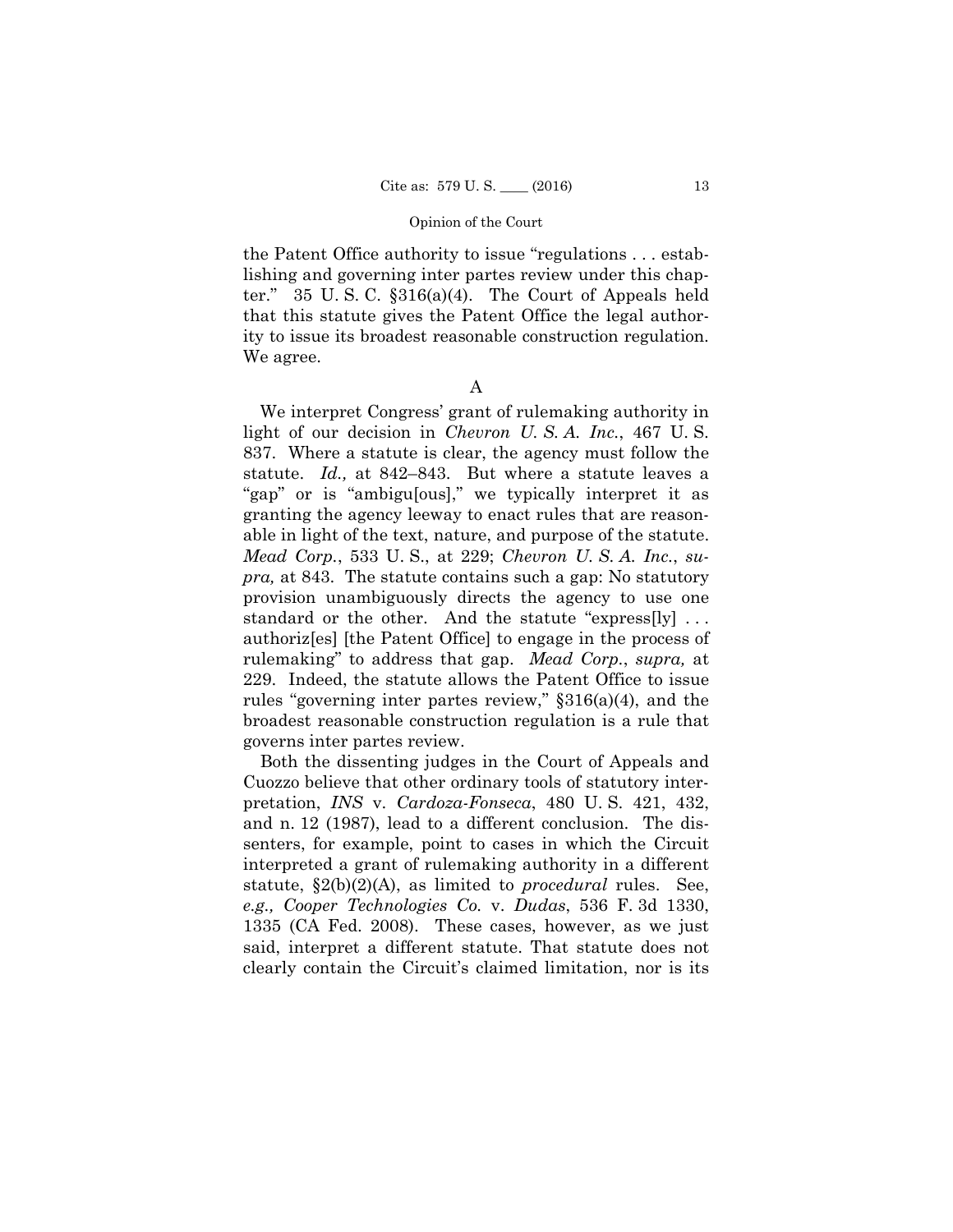language the same as that of  $\S 316(a)(4)$ . Section  $2(b)(2)(A)$ grants the Patent Office authority to issue "regulations" "which . . . shall govern . . . *proceedings in the Office*" (emphasis added), but the statute before us,  $\S 316(a)(4)$ , does not refer to "proceedings"—it refers more broadly to regulations "establishing and governing inter partes review." The Circuit's prior interpretation of  $\S2(b)(2)(A)$ cannot magically render unambiguous the different language in the different statute before us.

 statute, an opposing party can trigger inter partes review. and expert opinions" to support their arguments. Cuozzo and its supporting *amici* believe we will reach a different conclusion if we carefully examine the purpose of inter partes review. That purpose, in their view, is to modify the previous reexamination procedures and to replace them with a "'trial, adjudicatory in nature.'" Brief for Petitioner 26 (quoting *Google Inc.* v. *Jongerius Panoramic Techs., LLC*, IPR 2013–00191, Paper No. 50, p. 4 (PTAB, Feb. 13, 2014))). They point out that, under the Parties can engage in "discovery of relevant evidence," including "deposition[s], . . . affidavits or declarations" as well as anything "otherwise necessary in the interest of justice." §316(a)(5). Parties may present "factual evidence §316(a)(8). The challenger bears the burden of proving unpatentability. §318(e). And, after oral argument before a panel of three of the Board's administrative patent judges, it issues a final written decision. §§6, 316(a)(10), 318. Perhaps most importantly, a decision to cancel a patent normally has the same effect as a district court's determination of a patent's invalidity.

In light of these adjudicatory characteristics, which make these agency proceedings similar to court proceedings, Congress, in Cuozzo's view, must have designed inter partes review as a "surrogate for court proceedings." Brief for Petitioner 28. Cuozzo points to various sources of legislative history in support of its argument. See H. R.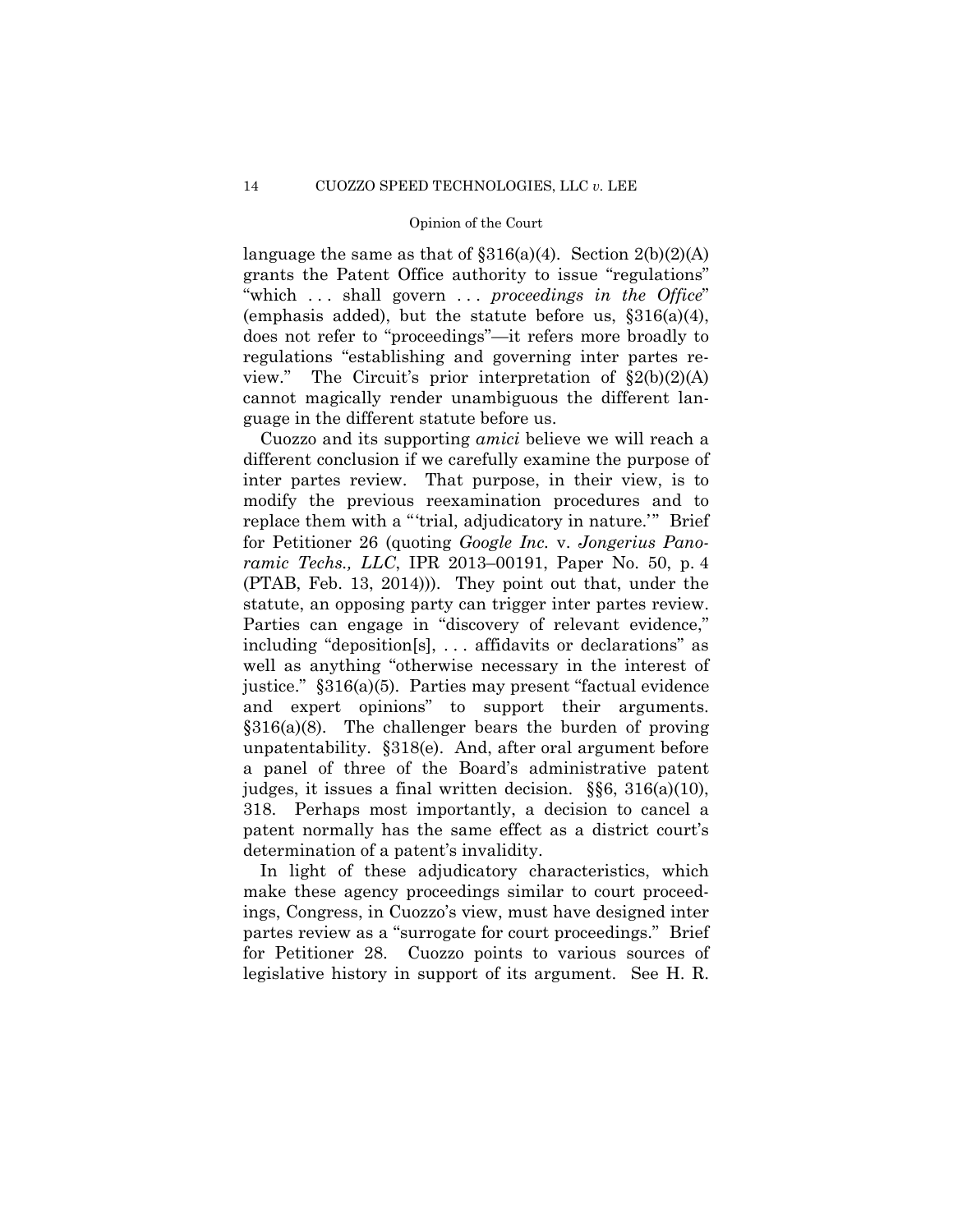Rep., at 48 (Inter partes review is a "quick and cost effective alternativ[e] to litigation"); *id.,* at 46–47 ("The Act converts inter partes reexamination from an examinational to an adjudicative proceeding"); see also S. Rep. No. 110–259, p. 20 (2008) (Inter partes review is "a quick, inexpensive, and reliable alternative to district court litigation"); 157 Cong. Rec. 3429–3430 (2011) (remarks of Sen. Kyl) ("Among the reforms that are expected to expedite these proceedings [is] the shift from an examinational to an adjudicative model"). And, if Congress intended to create a "surrogate" for court proceedings, why would Congress not also have intended the agency to use the claim construction standard that district courts apply (namely, the ordinary meaning standard), rather than the claim construction standard that patent examiners apply (namely, the broadest reasonable construction standard)?

The problem with Cuozzo's argument, however, is that, in other significant respects, inter partes review is less like a judicial proceeding and more like a specialized agency proceeding. Parties that initiate the proceeding need not have a concrete stake in the outcome; indeed, they may lack constitutional standing. See §311(a); cf. *Consumer Watchdog* v. *Wisconsin Alumni Research Foundation*, 753 F. 3d 1258, 1261–1262 (CA Fed. 2014). As explained above, challengers need not remain in the proceeding; rather, the Patent Office may continue to conduct an inter partes review even after the adverse party has settled. §317(a). Moreover, as is the case here, the Patent Office may intervene in a later *judicial* proceeding to defend its decision—even if the private challengers drop out. And the burden of proof in inter partes review is different than in the district courts: In inter partes review, the challenger (or the Patent Office) must establish unpatentability "by a preponderance of the evidence"; in district court, a challenger must prove invalidity by "clear and convincing evidence." Compare §316(e) with *Microsoft*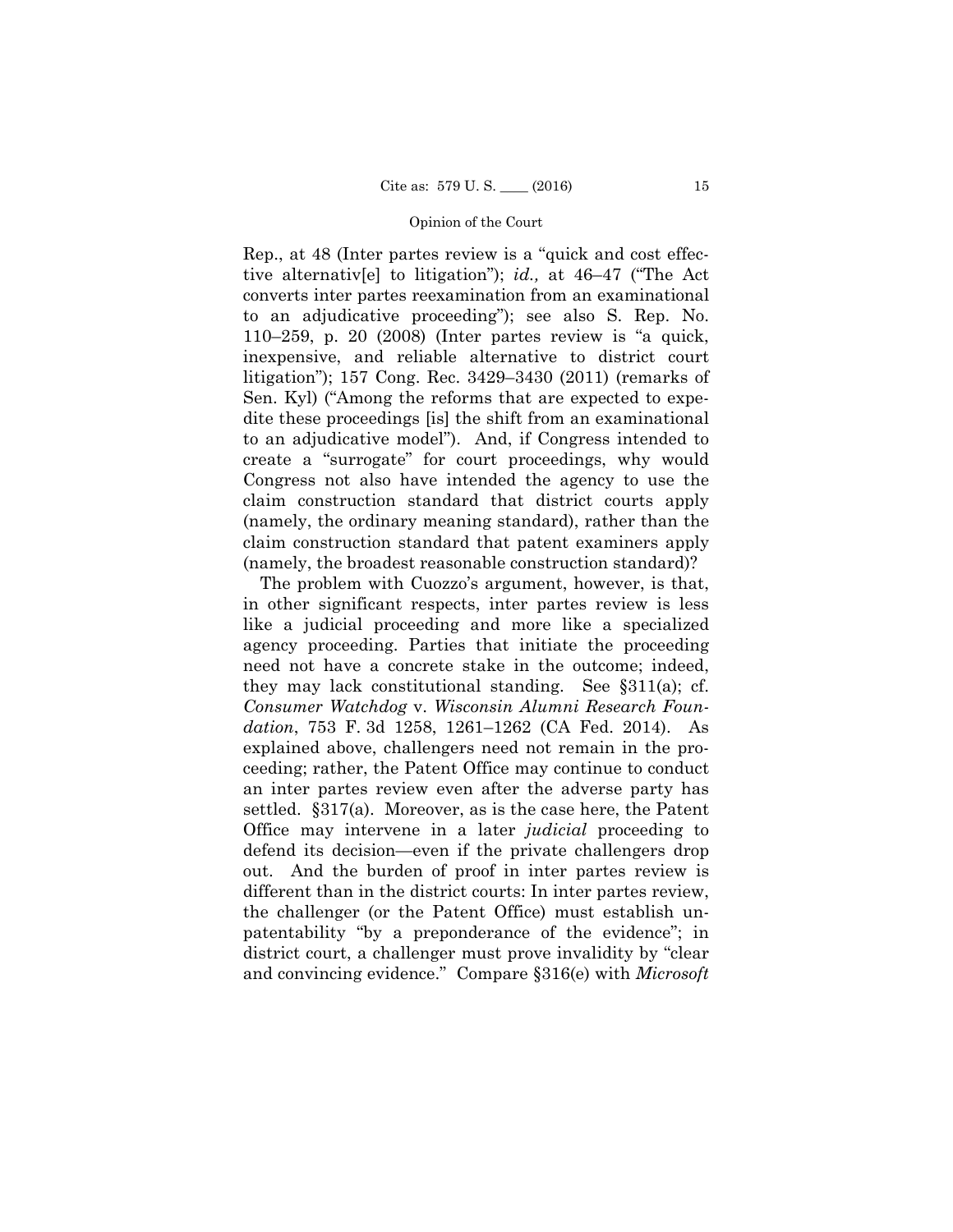*Corp.* v. *i4i Ltd. Partnership*, 564 U. S. 91, 95 (2011).

 second look at an earlier administrative grant of a patent. Most importantly, these features, as well as inter partes review's predecessors, indicate that the purpose of the proceeding is not quite the same as the purpose of district court litigation. The proceeding involves what used to be called a *reexamination* (and, as noted above, a cousin of inter partes review, ex parte reexamination, 35 U. S. C. §302 *et seq.*, still bears that name). The name and accompanying procedures suggest that the proceeding offers a Although Congress changed the name from "reexamination" to "review," nothing convinces us that, in doing so, Congress wanted to change its basic purposes, namely, to reexamine an earlier agency decision. Thus, in addition to helping resolve concrete patent-related disputes among parties, inter partes review helps protect the public's "paramount interest in seeing that patent monopolies . . . are kept within their legitimate scope." *Precision Instrument Mfg. Co.* v. *Automotive Maintenance Machinery Co.*, 324 U. S. 806, 816 (1945); see H. R. Rep., at 39–40 (Inter partes review is an "efficient system for challenging patents that should not have issued").

Finally, neither the statutory language, its purpose, or its history suggest that Congress considered what standard the agency should apply when reviewing a patent claim in inter partes review. Cuozzo contends that §301(d), explaining that the Patent Office should "determine the proper meaning of a patent claim," reinforces its conclusion that the ordinary meaning standard should apply. But viewed against a background of language and practices indicating that Congress designed a hybrid proceeding, §301(d)'s reference to the "proper meaning" of a claim is ambiguous. It leaves open the question of which claim construction standard is "proper."

The upshot is, whether we look at statutory language alone, or that language in context of the statute's purpose,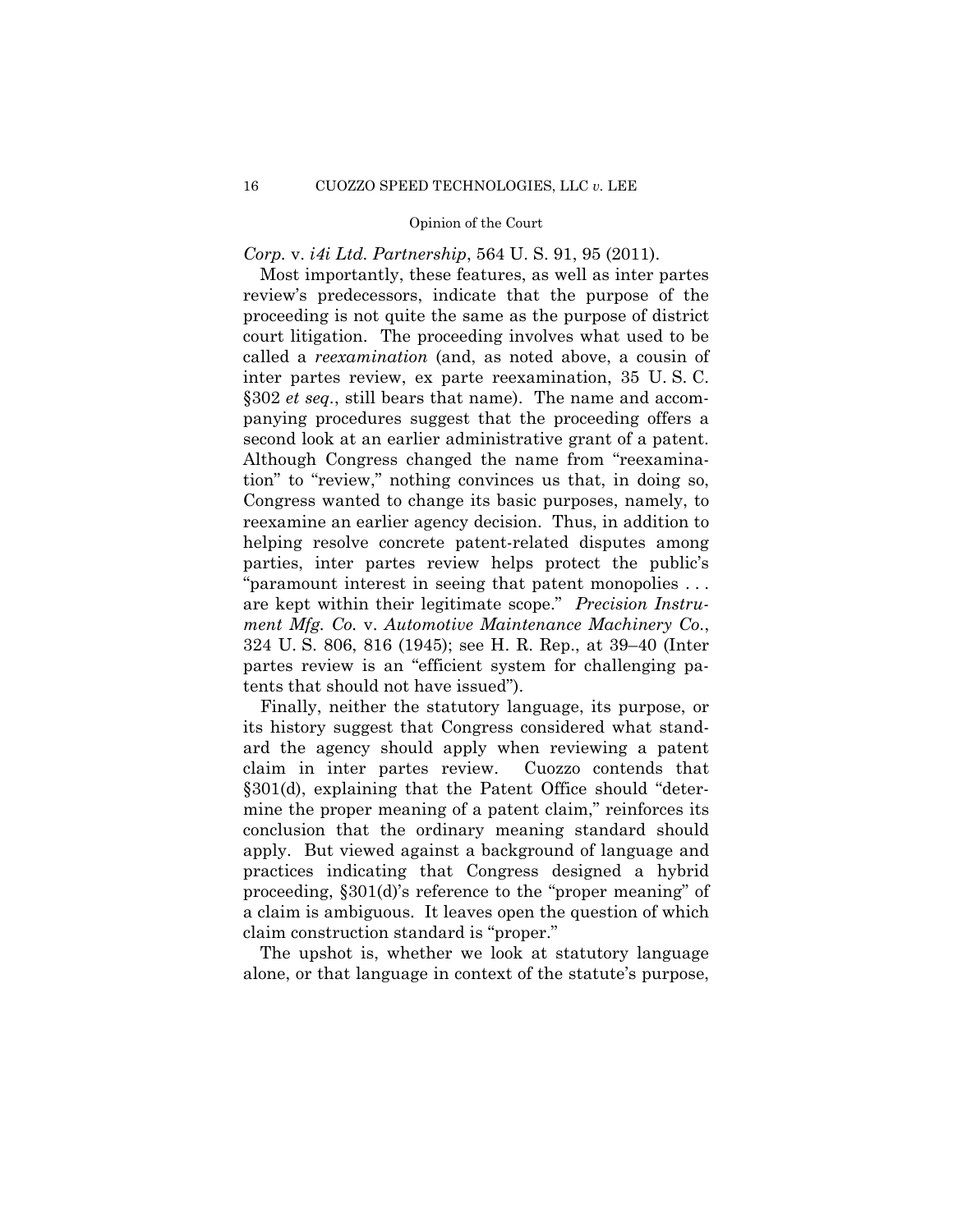we find an express delegation of rulemaking authority, a "gap" that rules might fill, and "ambiguity" in respect to the boundaries of that gap. *Mead Corp.*, 533 U. S., at 229; see *Chevron U. S. A. Inc.*, 467 U. S.*,* at 843. We consequently turn to the question whether the Patent Office's regulation is a reasonable exercise of its rulemaking authority.

### B

We conclude that the regulation represents a reasonable exercise of the rulemaking authority that Congress delegated to the Patent Office. For one thing, construing a patent claim according to its broadest reasonable construction helps to protect the public. A reasonable, yet unlawfully broad claim might discourage the use of the invention by a member of the public. Because an examiner's (or reexaminer's) use of the broadest reasonable construction standard increases the possibility that the examiner will find the claim too broad (and deny it), use of that standard encourages the applicant to draft narrowly. This helps ensure precision while avoiding overly broad claims, and thereby helps prevent a patent from tying up too much knowledge, while helping members of the public draw useful information from the disclosed invention and better understand the lawful limits of the claim. See §112(a); *Nautilus, Inc.* v. *Biosig Instruments, Inc.*, 572 U. S. \_\_\_, \_\_\_ (2014) (slip op., at 10); see also *In re Yamamoto*, 740 F. 2d 1569, 1571 (CA Fed. 1984).

For another, past practice supports the Patent Office's regulation. See 77 Fed. Reg. 48697 (2012). The Patent Office has used this standard for more than 100 years. 793 F. 3d, at 1276. It has applied that standard in proceedings, which, as here, resemble district court litigation. See *Bamberger* v. *Cheruvu*, 55 USPQ 2d 1523, 1527 (BPAI 1998) (broadest reasonable construction standard applies in interference proceedings); Brief for Generic Pharmaceu-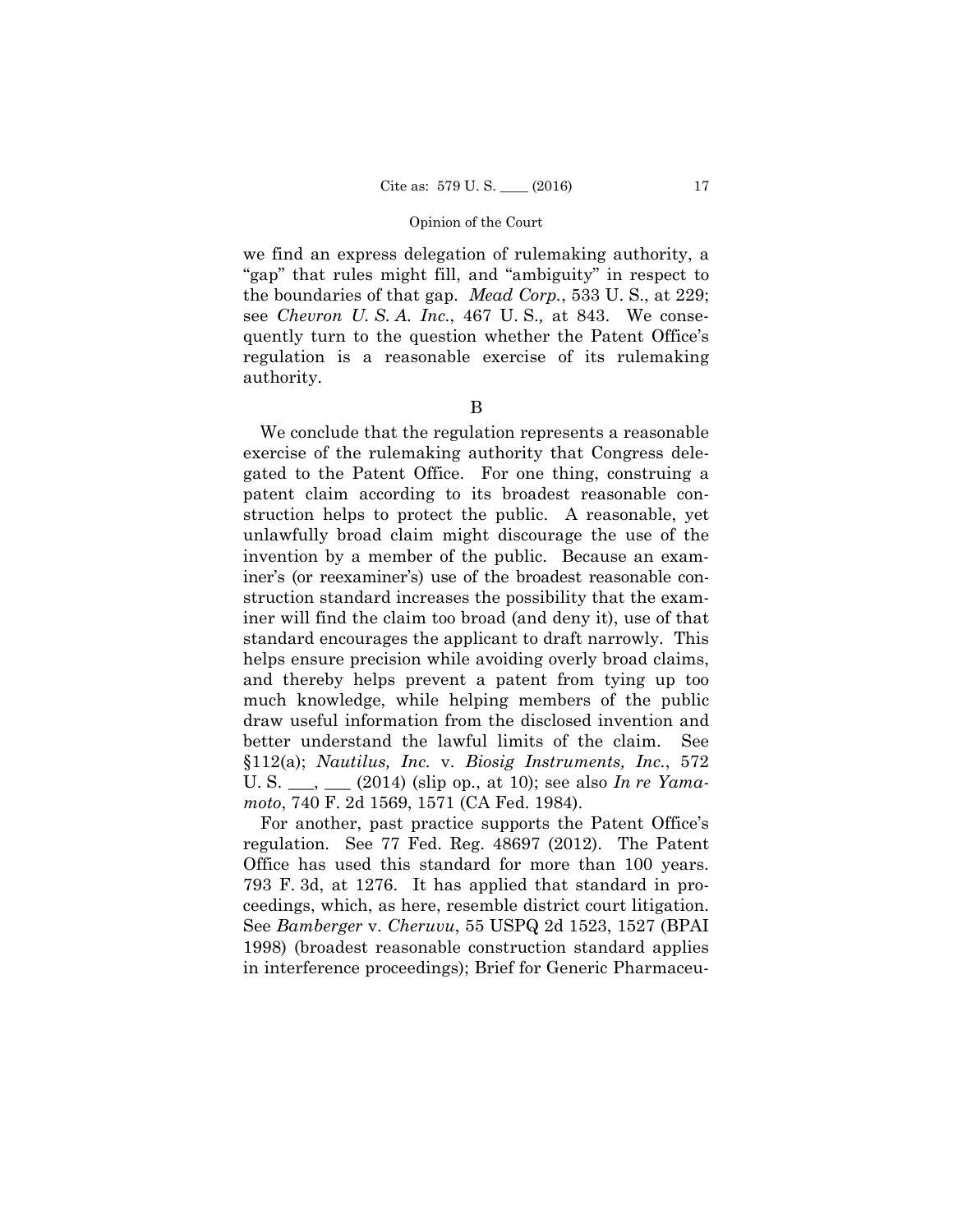tical Association et al. as *Amici Curiae* 7–16 (describing similarities between interference proceedings and adjudicatory aspects of inter partes review); see also *In re Yamamoto*, *supra,* at 1571 (broadest reasonable construction standard applies in reexamination). It also applies that standard in proceedings that may be consolidated with a concurrent inter partes review. See 77 Fed. Reg. 48697–48698.

 absolute right to amend any challenged patent claims. Cuozzo makes two arguments in response. First, Cuozzo says that there is a critical difference between the Patent Office's initial *examination* of an application to determine if a patent should issue, and this proceeding, in which the agency *reviews* an already-issued patent. In an initial examination of an application for a patent the examiner gives the claim its broadest reasonable construction. But if the patent examiner rejects the claim, then, as described above, Part I–A, *supra*, the applicant has a right to amend and resubmit the claim. And the examiner and applicant may repeat this process at least once more. This system—broad construction with a chance to amend—both protects the public from overly broad claims and gives the applicant a fair chance to draft a precise claim that will qualify for patent protection. In inter partes review, however, the broadest reasonable construction standard may help protect certain public interests, but there is no This, Cuozzo says, is unfair to the patent holder.

 nation process, namely, amend or narrow the claim. The process however, is not as unfair as Cuozzo suggests. The patent holder may, at least once in the process, make a motion to do just what he would do in the exami-§316(d) (2012 ed.). This opportunity to amend, together with the fact that the original application process may have presented several additional opportunities to amend the patent, means that use of the broadest reasonable construction standard is, as a general matter, not unfair to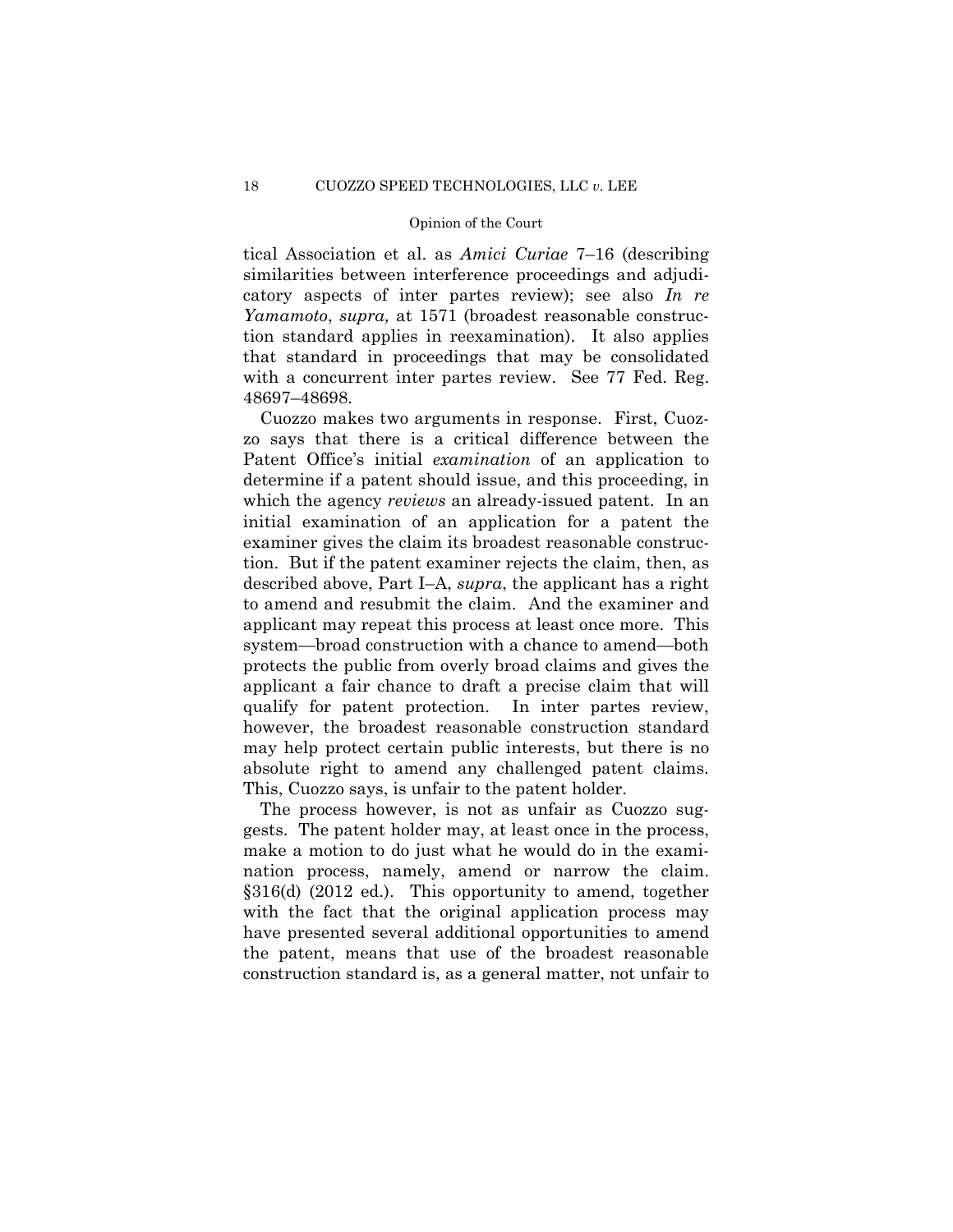the patent holder in any obvious way.

 been granted by the time of oral argument in this case). Cuozzo adds that, as of June 30, 2015, only 5 out of 86 motions to amend have been granted. Brief for Petitioner 30; see Tr. of Oral Arg. 30 (noting that a sixth motion had But these numbers may reflect the fact that no amendment could save the inventions at issue, *i.e.*, that the patent should have never issued at all.

To the extent Cuozzo's statistical argument takes aim at the manner in which the Patent Office has exercised its authority, that question is not before us. Indeed, in this particular case, the agency determined that Cuozzo's proposed amendment "enlarge[d]," rather than narrowed, the challenged claims. App. to Pet. for Cert. 165a–166a; see §316(d)(3). Cuozzo does not contend that the decision not to allow its amendment is "arbitrary" or "capricious," or "otherwise [un]lawful." 5 U. S. C. §706(2)(a).

Second, Cuozzo says that the use of the broadest reasonable construction standard in inter partes review, together with use of an ordinary meaning standard in district court, may produce inconsistent results and cause added confusion. A district court may find a patent claim to be valid, and the agency may later cancel that claim in its own review. We recognize that that is so. This possibility, however, has long been present in our patent system, which provides different tracks—one in the Patent Office and one in the courts—for the review and adjudication of patent claims. As we have explained above, inter partes review imposes a different burden of proof on the challenger. These different evidentiary burdens mean that the possibility of inconsistent results is inherent to Congress' regulatory design. Cf. *One Lot Emerald Cut Stones* v. *United States*, 409 U. S. 232, 235–238 (1972) (*per curiam*).

Moreover, the Patent Office uses the broadest reasonable construction standard in other proceedings, including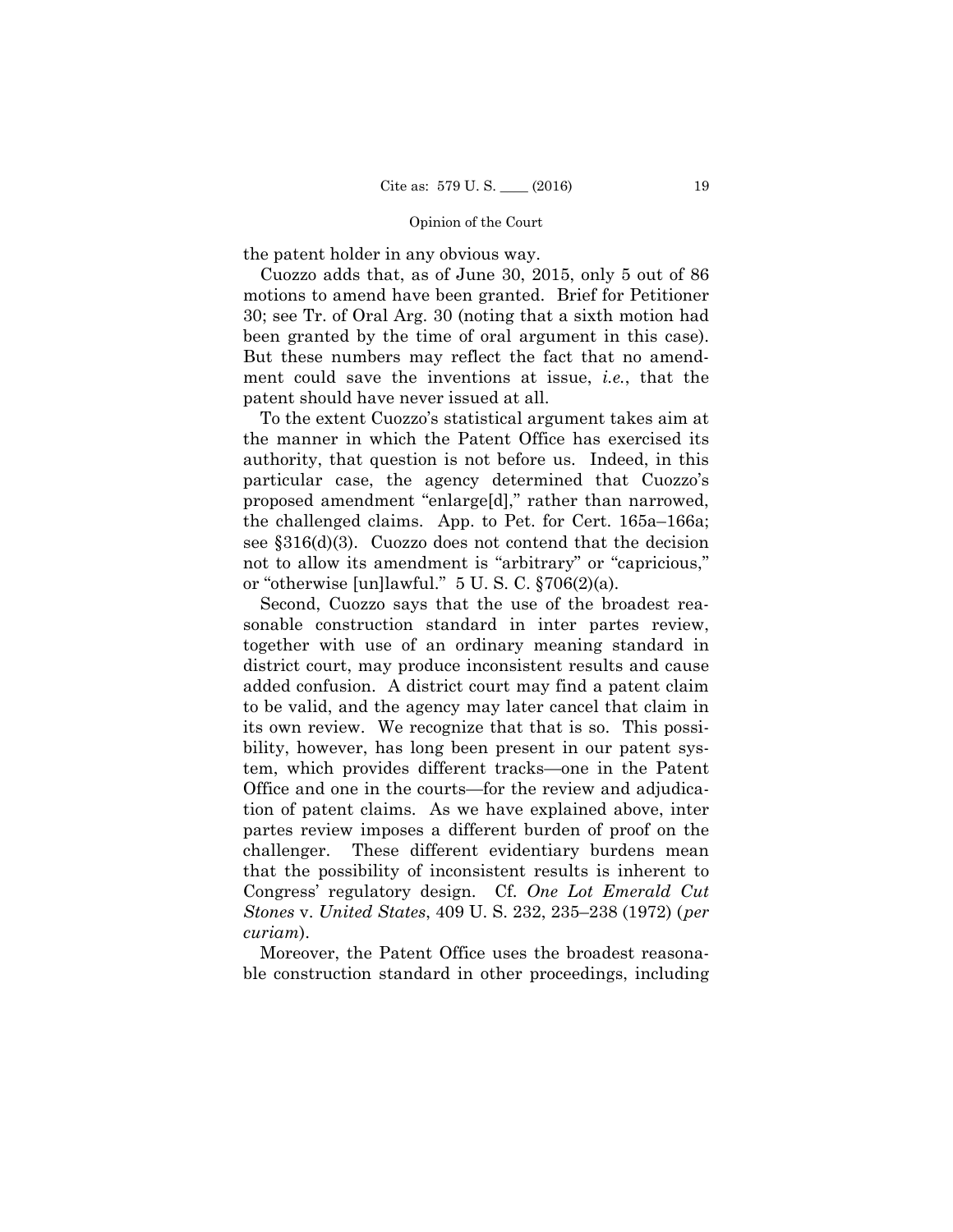interference proceedings (described above), which may implicate patents that are later reviewed in district court. The statute gives the Patent Office the power to consolidate these other proceedings with inter partes review. To try to create uniformity of standards would consequently prove difficult. And we cannot find unreasonable the Patent Office's decision to prefer a degree of inconsistency in the standards used between the courts and the agency, rather than among agency proceedings. See 77 Fed. Reg. 48697–48698.

Finally, Cuozzo and its supporting *amici* offer various policy arguments in favor of the ordinary meaning standard. The Patent Office is legally free to accept or reject such policy arguments on the basis of its own reasoned analysis. Having concluded that the Patent Office's regulation, selecting the broadest reasonable construction standard, is reasonable in light of the rationales described above, we do not decide whether there is a better alternative as a policy matter. That is a question that Congress left to the particular expertise of the Patent Office.

\* \* \*

For the reasons set forth above, we affirm the judgment of the Court of Appeals for the Federal Circuit.

*It is so ordered.*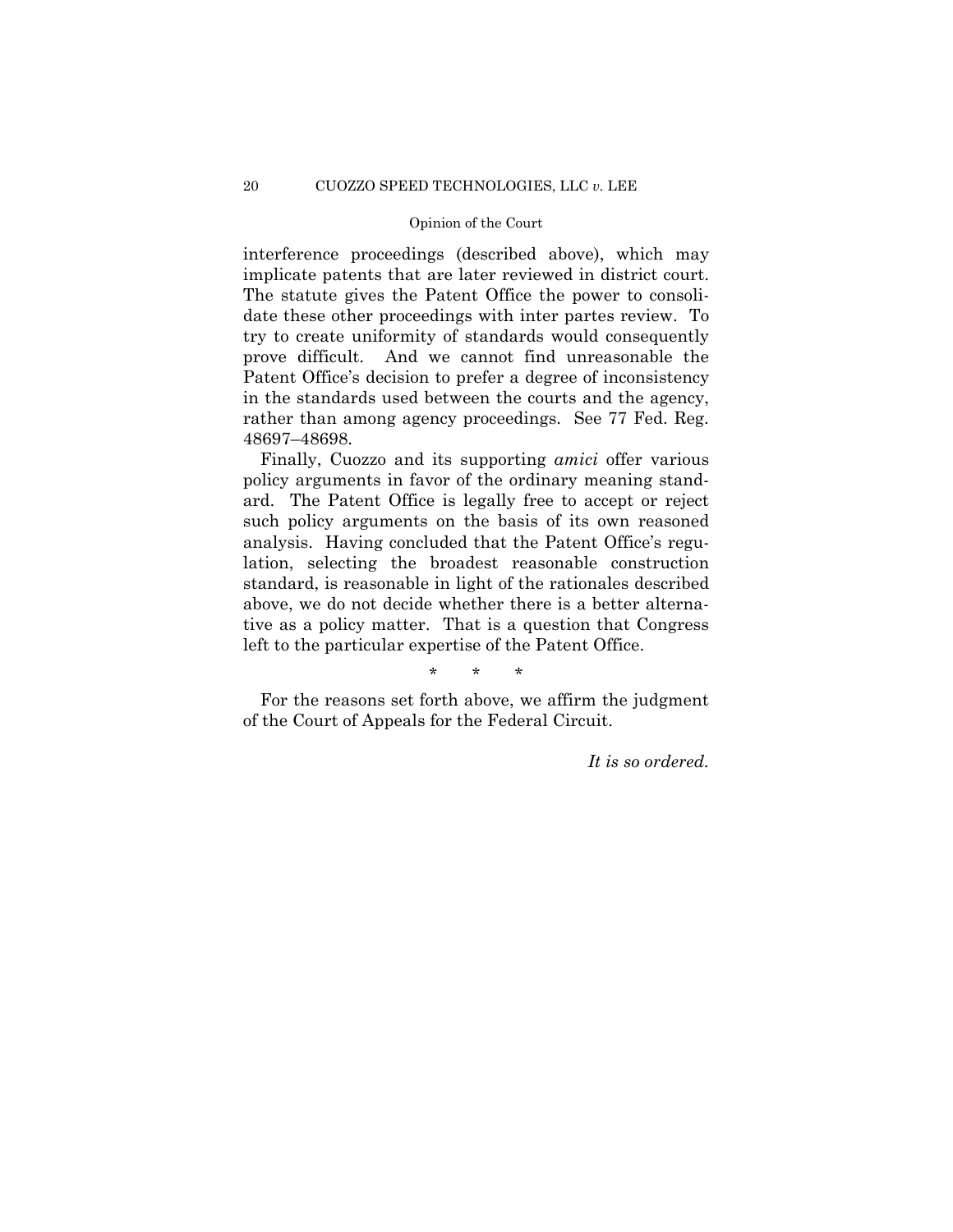Appendix to opinion of the Court

# APPENDIX

# **SPEED LIMIT INDICATOR AND METHOD FOR DISPLAYING SPEED AND THE RELEVANT SPEED LIMIT**







Figure 4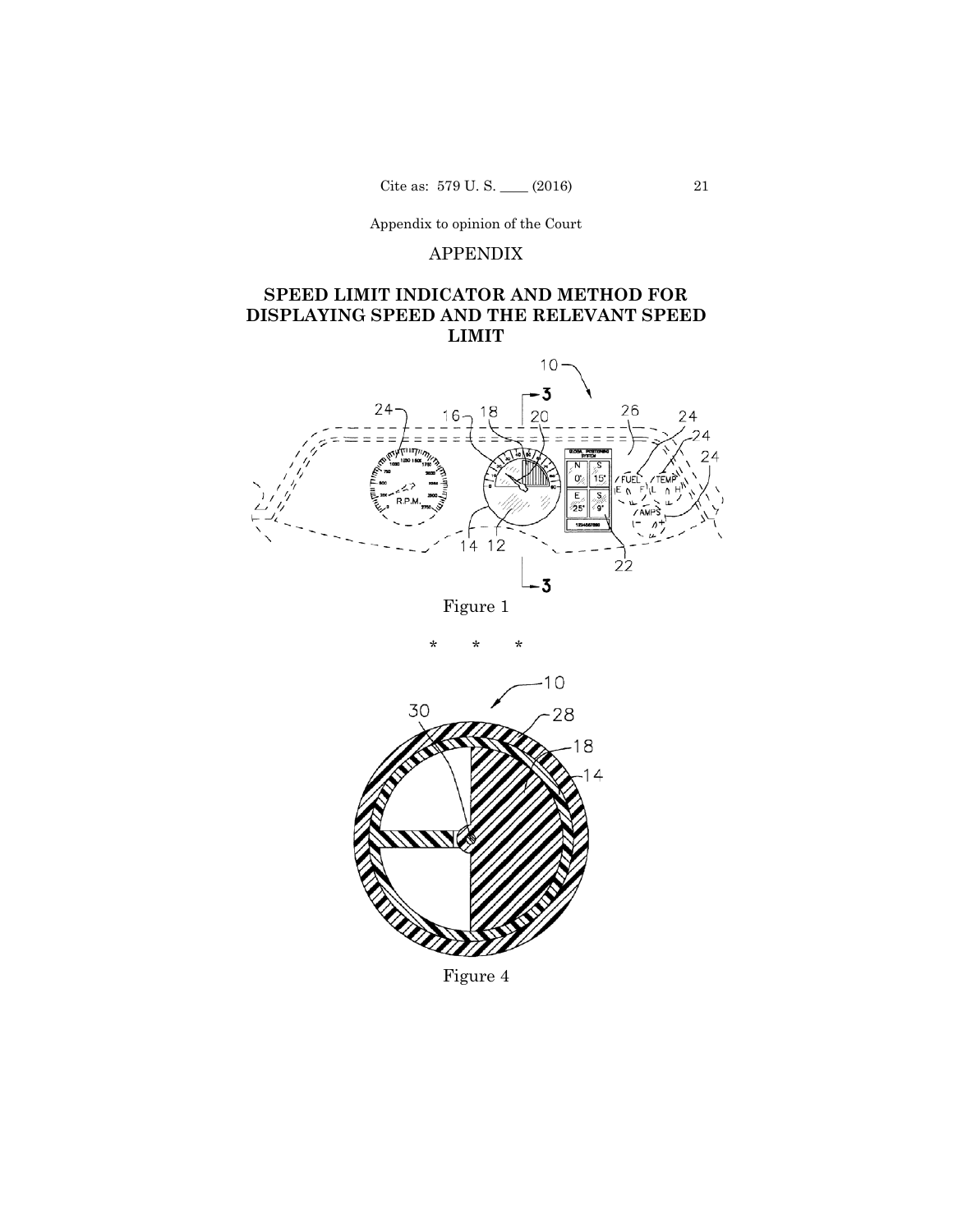### Appendix to opinion of the Court

\* \* \*

# DESCRIPTION OF THE CURRENT EMBODIMENT

 "In FIG. **1**, a new and improved speed limit indicator and method for displaying speed and the relevant speed limit **10** ... is illustrated .... More particularly, the speed limit indicator and method for displaying speed and the relevant speed limit **10** has a speedometer **12** mounted on a dashboard **26**. [The] [s]peedometer **12** has a backplate **14** made of plastic, speed denoting markings **16**  painted on [that] backplate **14**, a colored display **18** made of a red plastic filter, and a plastic needle **20** rotably mounted in the center of [the] backplate **14**. A [GPS] receiver **22** is positioned adjacent to the speedometer **12**. Other gauges **24** typically present on a dashboard **26** are shown.

 "[I]n FIG. **4**, a new and improved speed limit indicator and method for displaying speed and the relevant speed limit **10** ... is illustrated .... More particularly, the speed limit indicator and method for displaying speed and the relevant speed limit **10** has a backplate **14**, colored display **18**, housing **28**, and axle **30**.

. . . . .

. . . . .

. . . . .

"I claim:

"**10**. A speed limit indicator comprising:

"a [GPS] receiver;

"a display controller connected to said [GPS] receiver, wherein said display controller adjusts a colored display in response to signals from said [GPS] receiver to continuously update the delineation of which speed readings are in violation of the speed limit at a vehicle's present location; and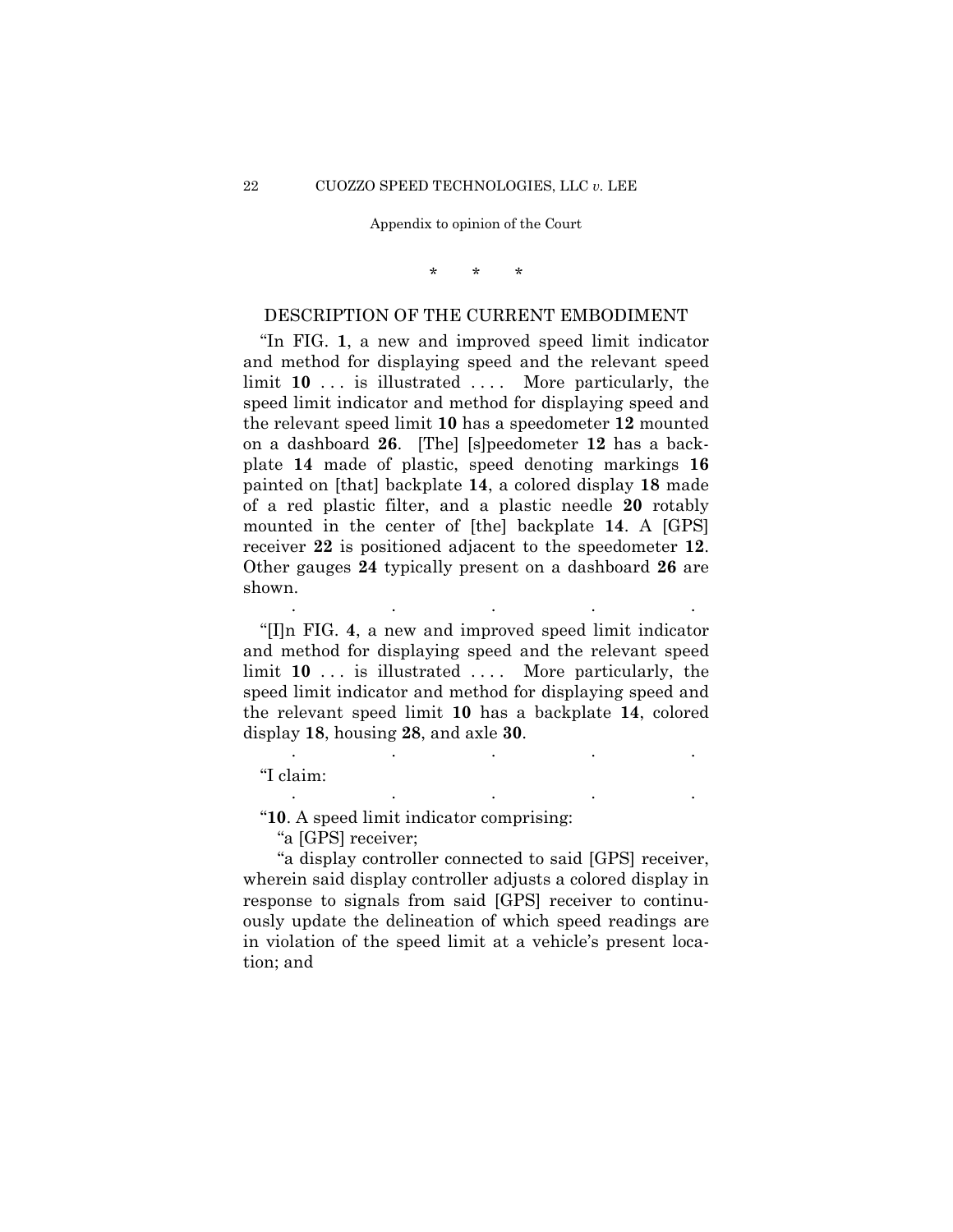### Appendix to opinion of the Court

"a speedometer integrally attached to said colored display.

 "**14**. The speed limit indicator as defined in claim **10**, wherein said colored display is a colored filter.

. The second contribution of the second contribution  $\mathcal{L}_\mathcal{A}$ 

. . . . .

 "**17**. The speed limit indicator as defined in claim **14**, wherein said display controller rotates said colored filter independently of said speedometer to continuously update the delineation of which speed readings are in violation of the speed limit at a vehicles present location." Cuozzo Patent.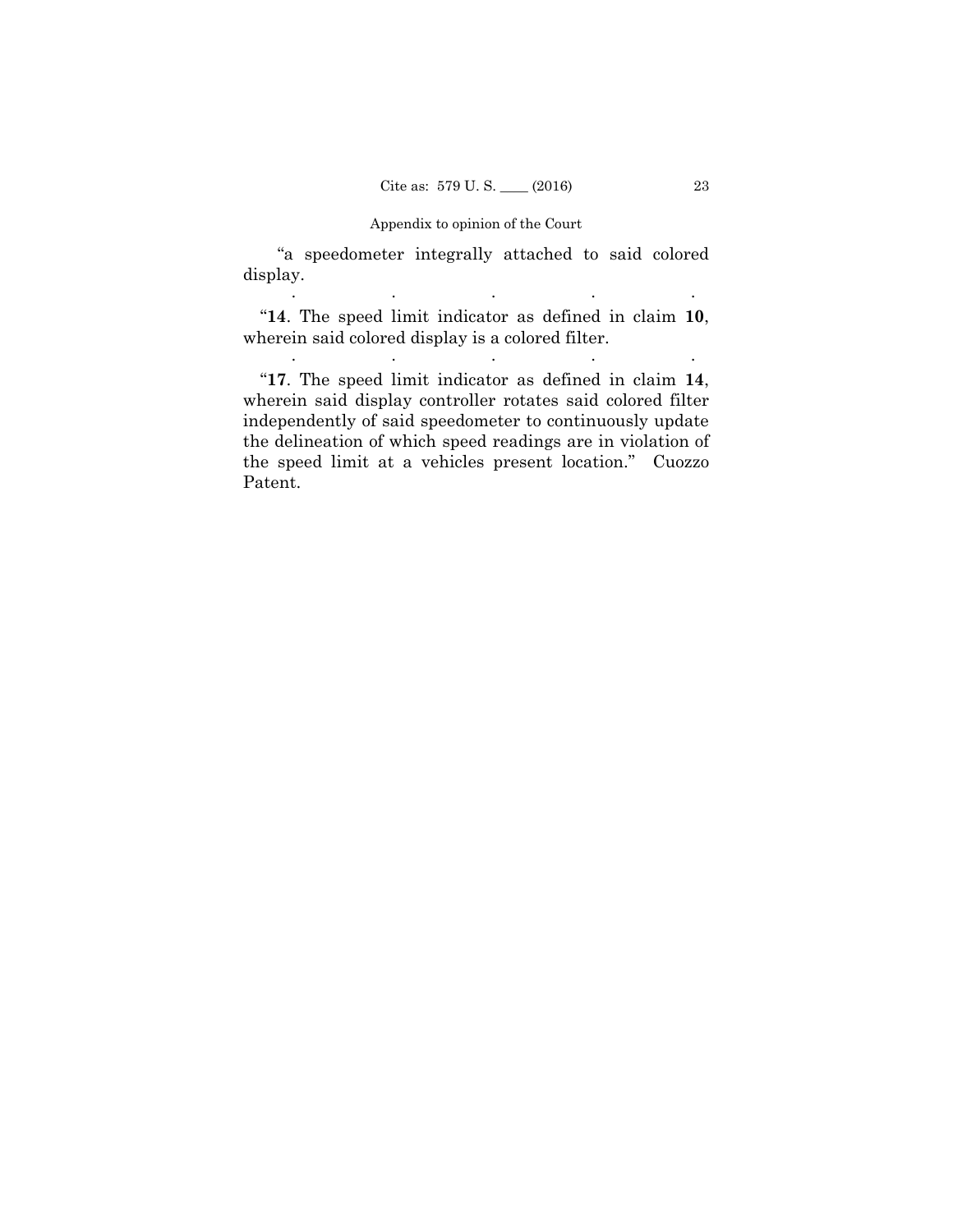### THOMAS, J., concurring

## $\frac{1}{2}$  ,  $\frac{1}{2}$  ,  $\frac{1}{2}$  ,  $\frac{1}{2}$  ,  $\frac{1}{2}$  ,  $\frac{1}{2}$  ,  $\frac{1}{2}$ **SUPREME COURT OF THE UNITED STATES**

### $\frac{1}{2}$  ,  $\frac{1}{2}$  ,  $\frac{1}{2}$  ,  $\frac{1}{2}$  ,  $\frac{1}{2}$  ,  $\frac{1}{2}$ No. 15–446

# CUOZZO SPEED TECHNOLOGIES, LLC, PETITIONER *v.* MICHELLE K. LEE, UNDER SECRETARY OF COM-MERCE FOR INTELLECTUAL PROPERTY AND DIR-ECTOR, PATENT AND TRADEMARK OFFICE

# ON WRIT OF CERTIORARI TO THE UNITED STATES COURT OF APPEALS FOR THE FEDERAL CIRCUIT

### [June 20, 2016]

# JUSTICE THOMAS, concurring.

 fiction of *Chevron* and its progeny. See *Michigan* v. *EPA*, The Court invokes *Chevron U. S. A. Inc.* v. *Natural Resources Defense Council, Inc.*, 467 U. S. 837 (1984), and *United States* v. *Mead Corp.*, 533 U. S. 218 (2001), to resolve one of the questions presented in this case. See *ante,* at 2, 13–20. But today's decision does not rest on *Chevron*'s fiction that ambiguity in a statutory term is best construed as an implicit delegation of power to an administrative agency to determine the bounds of the law. In an appropriate case, this Court should reconsider that 576 U. S. \_\_\_, \_\_\_ (2015) (THOMAS, J., concurring) (slip op., at 2) ("*Chevron* deference raises serious separation-ofpowers questions"); see also *Department of Transportation*  v. *Association of American Railroads*, 575 U. S. \_\_\_, \_\_\_ (2015) (THOMAS, J., concurring in judgment) (slip op., at 4) ("[T]he discretion inherent in executive power does *not*  comprehend the discretion to formulate generally applicable rules of private conduct"); *Perez* v. *Mortgage Bankers*  Assn., 575 U. S. \_\_\_, \_\_\_<sup>\_</sup>\_\_\_ (2015) (THOMAS, J., concurring in judgment) (slip op., at 8–9) ("Those who ratified the Constitution knew that legal texts would often contain ambiguities. . . . The judicial power was understood to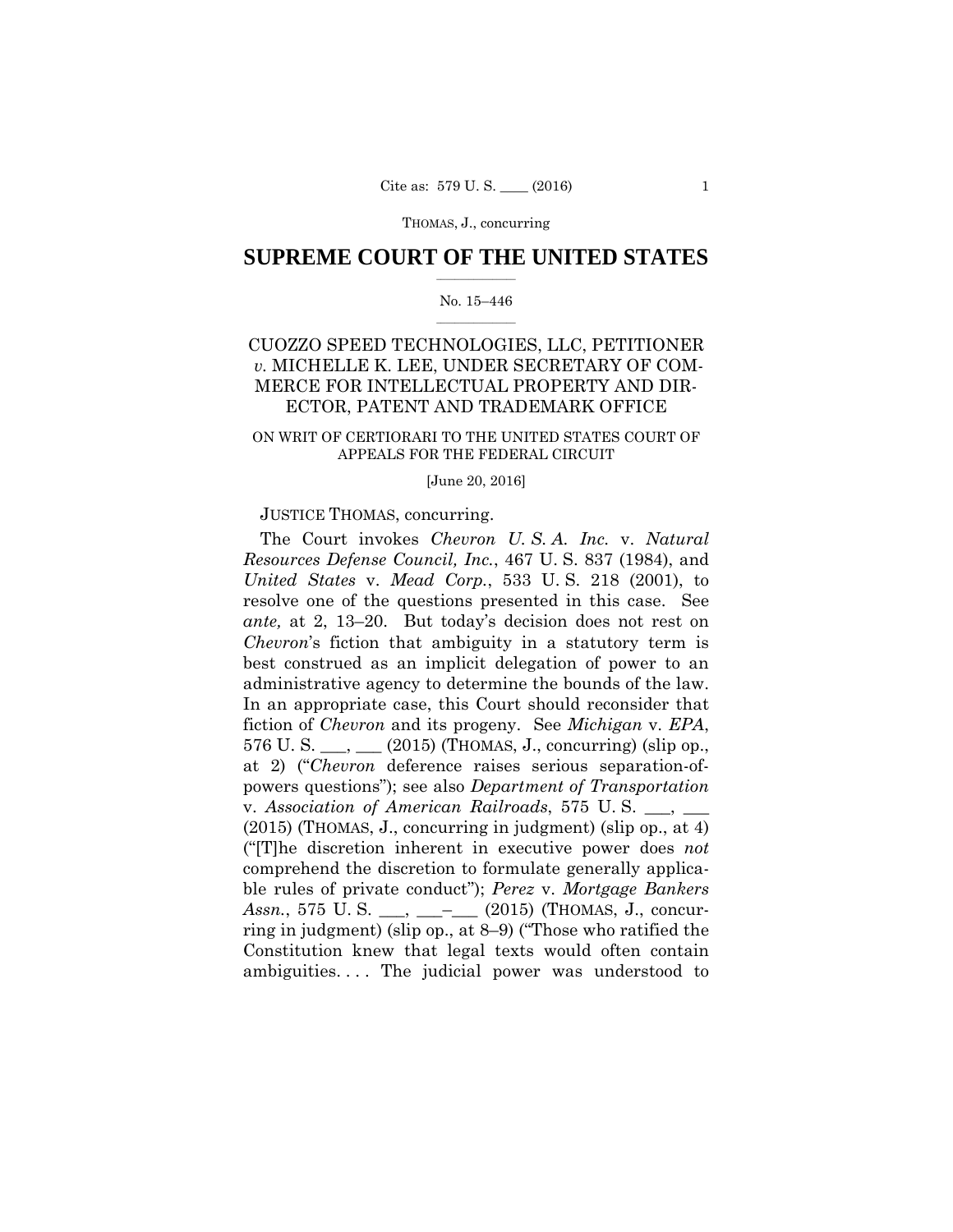### THOMAS, J., concurring

include the power to resolve these ambiguities over time"); Cass, Is *Chevron*'s Game Worth the Candle? Burning Interpretation at Both Ends, in Liberty's Nemesis 57–69 (D. Reuter & J. Yoo eds. 2016).

The Court avoids those constitutional concerns today because the provision of the America Invents Act at issue contains an express and clear conferral of authority to the Patent Office to promulgate rules governing its own proceedings. See 35 U. S. C. §316(a)(4); *ante,* at 13. And by asking whether the Patent Office's preferred rule is reasonable, *ante,* at 17–20, the Court effectively asks whether the rulemaking was "arbitrary, capricious, an abuse of discretion, or otherwise not in accordance with law," in conformity with the Administrative Procedure Act, 5 U. S. C. §706(2)(A). I therefore join the Court's opinion in full.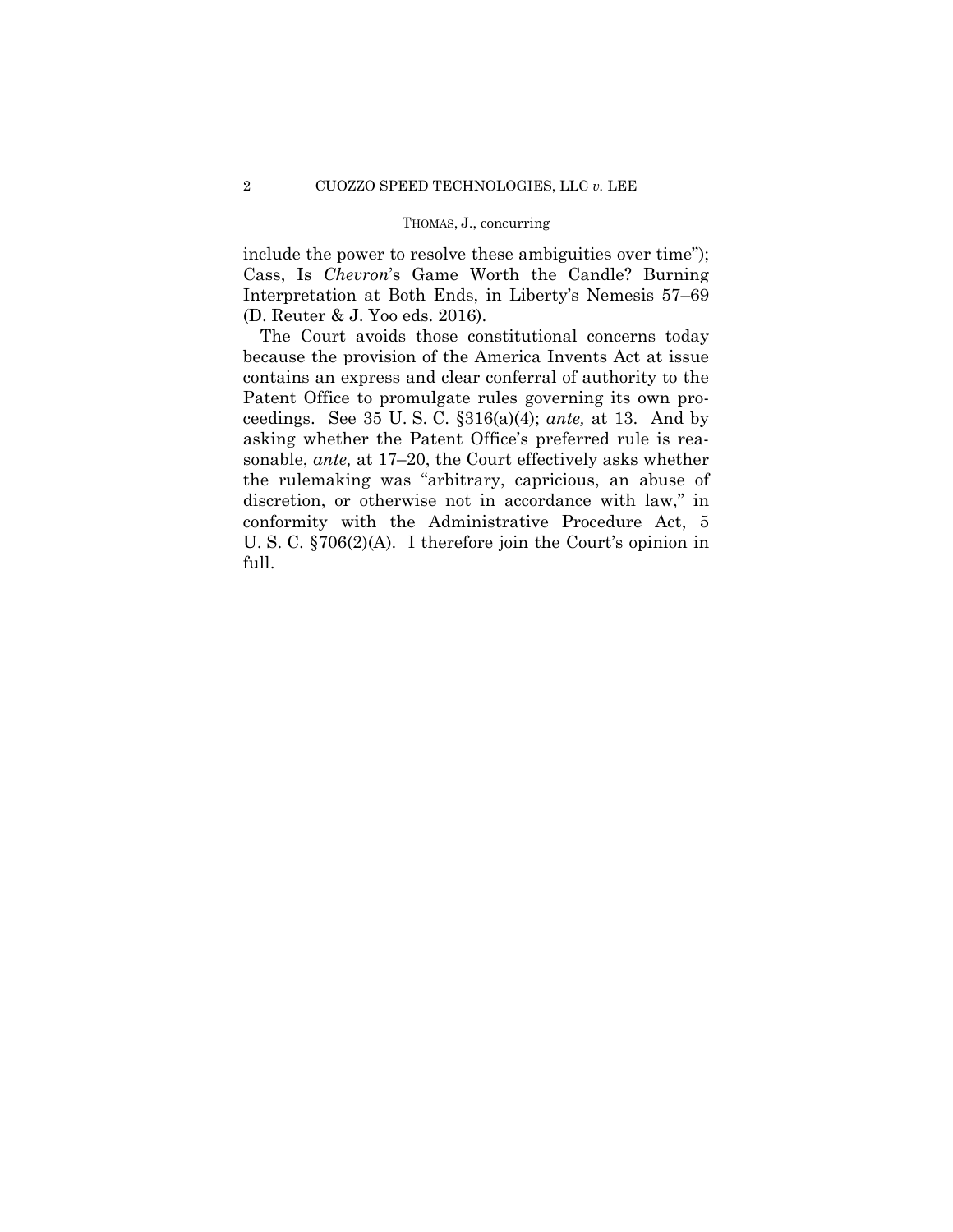## $\frac{1}{2}$  ,  $\frac{1}{2}$  ,  $\frac{1}{2}$  ,  $\frac{1}{2}$  ,  $\frac{1}{2}$  ,  $\frac{1}{2}$  ,  $\frac{1}{2}$ **SUPREME COURT OF THE UNITED STATES**

### $\frac{1}{2}$  ,  $\frac{1}{2}$  ,  $\frac{1}{2}$  ,  $\frac{1}{2}$  ,  $\frac{1}{2}$  ,  $\frac{1}{2}$ No. 15–446

# CUOZZO SPEED TECHNOLOGIES, LLC, PETITIONER *v.* MICHELLE K. LEE, UNDER SECRETARY OF COM-MERCE FOR INTELLECTUAL PROPERTY AND DIR-ECTOR, PATENT AND TRADEMARK OFFICE

# ON WRIT OF CERTIORARI TO THE UNITED STATES COURT OF APPEALS FOR THE FEDERAL CIRCUIT

### [June 20, 2016]

JUSTICE ALITO, with whom JUSTICE SOTOMAYOR joins, concurring in part and dissenting in part.

Congress has given the Patent and Trademark Office considerable authority to review and cancel issued patent claims. At the same time, Congress has cabined that power by imposing significant conditions on the Patent Office's institution of patent review proceedings. Unlike the Court, I do not think that Congress intended to shield the Patent Office's compliance—or noncompliance—with these limits from all judicial scrutiny. Rather, consistent with the strong presumption favoring judicial review, Congress required only that judicial review, including of issues bearing on the institution of patent review proceedings, be channeled through an appeal from the agency's final decision. I respectfully dissent from the Court's contrary holding.1

I

In the Leahy-Smith America Invents Act (AIA), 35 U. S. C. §100 *et seq.*, Congress created three new mecha-

<sup>&</sup>lt;sup>1</sup>I agree with the Court that the Patent Office permissibly applies a "broadest reasonable construction" standard to construe patent claims in inter partes review, and I therefore join Parts I and III of its opinion.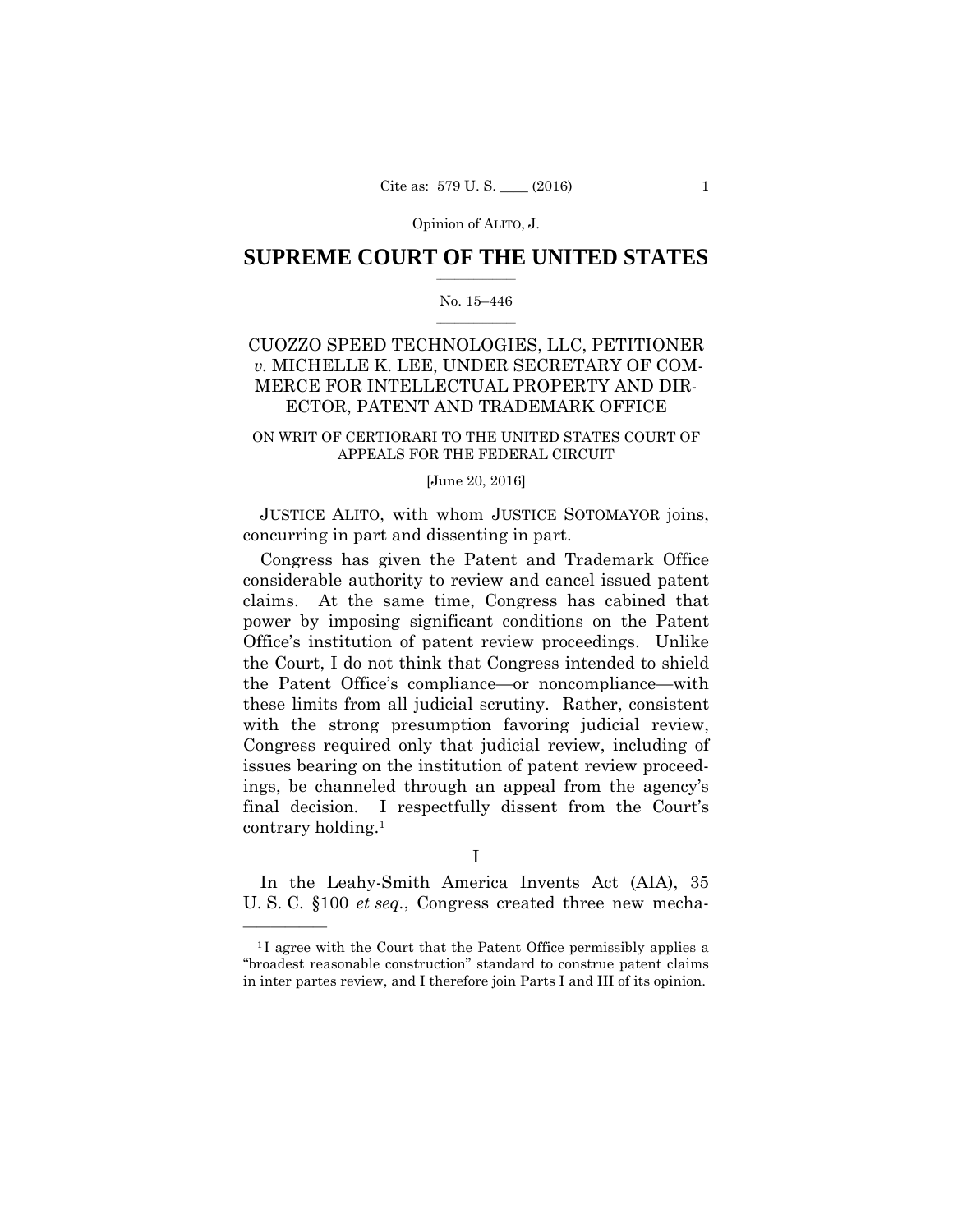### Opinion of ALITO, J. Opinion of ALITO, J.

nisms for Patent Office review of issued patent claims inter partes review, post-grant review, and covered business method patent review (CBM review). This case involves the first of these proceedings, inter partes review.

Under inter partes review, anyone may file a petition challenging the patentability of an issued patent claim at almost any time. §§311(a), (c). The grounds for challenge are limited to the patentability of the claim under §102 (which requires patent claims to be novel) and §103 (which requires patent claims to be nonobvious). §311(b).

The statute imposes other restrictions as well. A petition for inter partes review "may be considered only if " the petition satisfies certain requirements, including (as relevant here) that the petition "identif[y], in writing and with particularity, each claim challenged, the grounds on which the challenge to each claim is based, and the evidence that supports the grounds for the challenge to each claim." §312(a)(3). Additionally, "inter partes review may not be instituted" if the party challenging the patent previously filed a civil action challenging the patent's validity or was sued for infringing the patent more than a year before seeking inter partes review.  $\S$ §315(a)(1), (b). Finally, the Patent Office may not institute inter partes review "unless the Director [of the Patent Office] determines that the information presented in the [challenger's] petition . . . and any response [by the patent owner] shows that there is a reasonable likelihood that the petitioner would prevail with respect to at least 1 of the claims challenged in the petition."  $§314(a).^2$ 

The statute provides that "[t]he determination by the

<sup>2</sup>The Director of the Patent Office has delegated his authority to institute inter partes review to the Patent Trial and Appeal Board (Board), which also conducts and decides the inter partes review. See 37 CFR §§42.4(a), 42.108 (2015); 35 U. S. C. §§316(c), 318(a). I therefore use the term "Patent Office" to refer to the Director, the Board, and the Patent Office generally, as the case may be.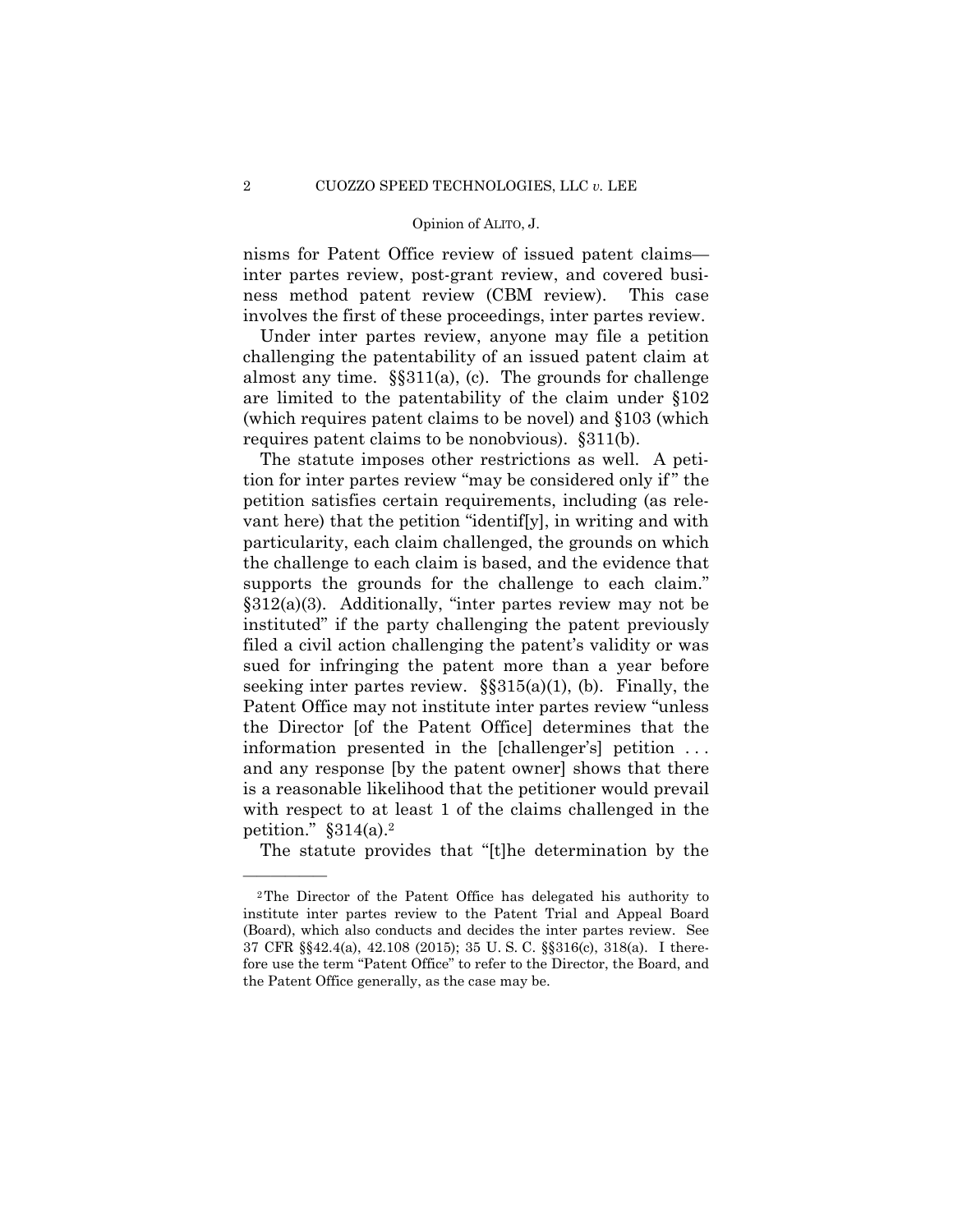Director whether to institute an inter partes review under this section shall be final and nonappealable." §314(d). If inter partes review is instituted, the Patent Office conducts a trial that culminates in a "final written decision" on the patentability of the challenged claims. §318(a). Any patent owner or challenger that is "dissatisfied" with that decision may appeal to the Federal Circuit. §319.

## II

In this case, the Patent Office instituted inter partes review of claims 10 and 14 of Cuozzo's patent based on prior art that the challenger's petition did not cite with respect to those claims. After trial, the Patent Office issued a final written decision holding those claims unpatentable, and Cuozzo appealed that decision to the Federal Circuit. In its appeal, Cuozzo argued (among other things) that the Patent Office had violated the requirement that a petition for inter partes review "may be considered only if" the petition identifies "the grounds on which the challenge to each claim is based, and the evidence that supports the grounds for the challenge," "with particularity." §312(a)(3).

The Federal Circuit held that it could not entertain this argument because §314(d) provides that the Patent Office's decision to institute an inter partes review is "final and nonappealable." See *In re Cuozzo Speed Technologies, LLC*, 793 F. 3d 1268, 1273 (2015). This Court now affirms.

I disagree. We have long recognized that "Congress rarely intends to prevent courts from enforcing its directives to federal agencies. For that reason, this Court applies a 'strong presumption' favoring judicial review of administrative action." *Mach Mining, LLC* v. *EEOC*, 575 U. S. \_\_\_, \_\_\_ (2015) (slip op., at 4) (quoting *Bowen* v. *Michigan Academy of Family Physicians*, 476 U. S. 667, 670 (1986)). While the "presumption is rebuttable," "the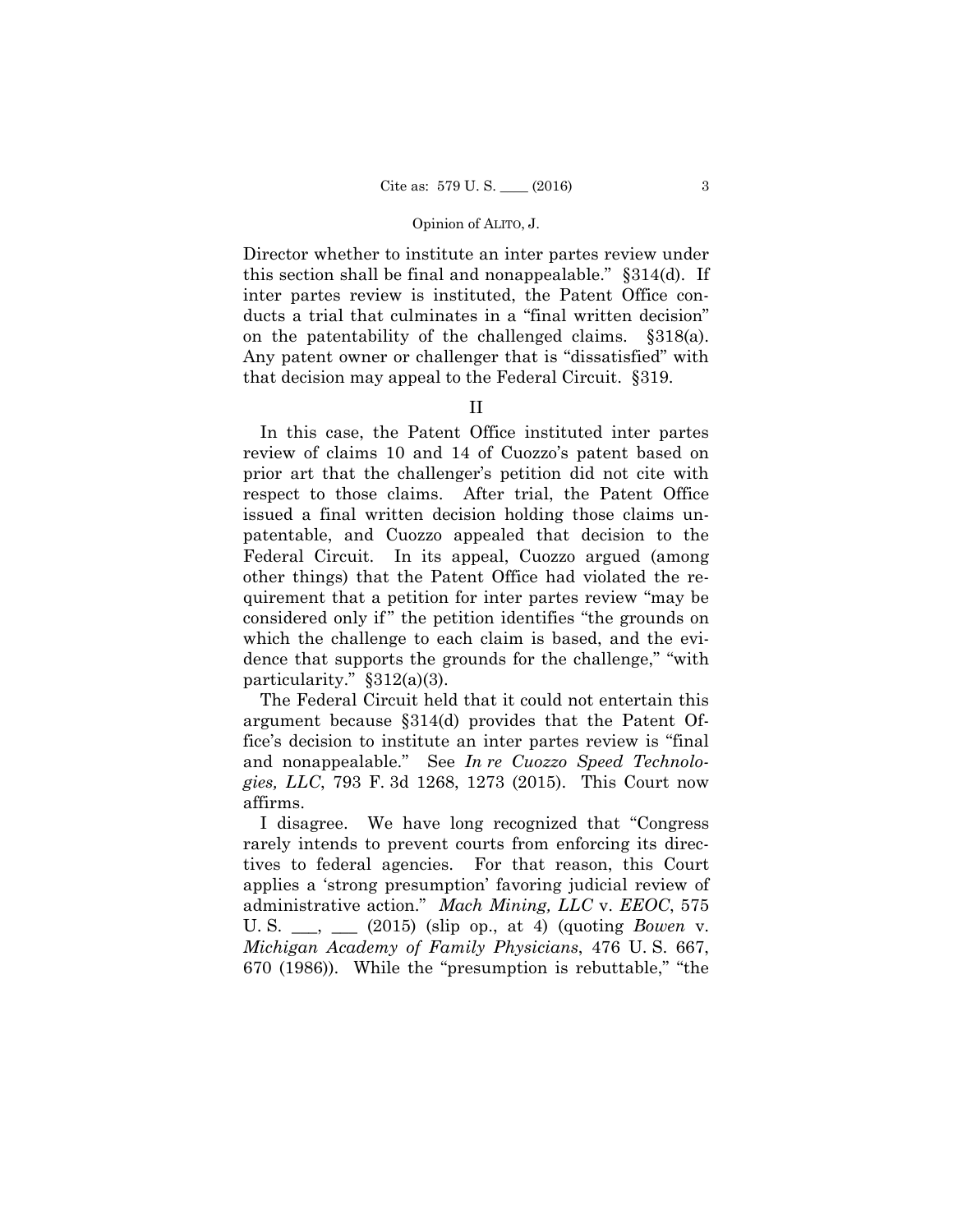agency bears a 'heavy burden' in attempting to show that Congress 'prohibit[ed] all judicial review' of the agency's compliance with a legislative mandate." *Mach Mining*,  $supra$ , at  $\_\_\_\_\_\$  (slip op., at 4–5) (quoting *Dunlop* v. *Bachowski*, 421 U. S. 560, 567 (1975)). If a provision can reasonably be read to permit judicial review, it should be.

 permitting review of legal questions. *Ibid.* In light of the Our decision in *Lindahl* v. *Office of Personnel Management*, 470 U. S. 768 (1985), illustrates the power of this presumption. The statute at issue there provided that agency "'decisions . . . concerning [questions of disability and dependency] are final and conclusive and are not subject to review." *Id.*, at 771. The Federal Circuit concluded that the statute cut off all judicial review of such decisions, stating that "'[i]t is difficult to conceive of a more clear-cut statement of congressional intent to preclude review than one in which the concept of finality is thrice repeated in a single sentence.'" *Id.,* at 779. We reversed. We acknowledged that the statute "plausibly c[ould] be read as imposing an absolute bar to judicial review," but we concluded that "it also quite naturally c[ould] be read as precluding review only of . . . *factual*  determinations" underlying the agency's decision, while presumption of reviewability, we adopted the latter reading. We observed that "when Congress intends to bar judicial review altogether, it typically employs language far more unambiguous and comprehensive," giving as an example a statute that made an agency decision "'final and conclusive for all purposes and with respect to all questions of law or fact'" and "'not subject to review by another official of the United States or by a court by mandamus or otherwise.'" *Id.,* at 779–780, and n. 13.3

<sup>&</sup>lt;sup>3</sup>The Court tries to recast *Lindahl* as a decision about "agenc[y] primacy" by focusing on its recognition that factual questions were unreviewable under the relevant statute (no one disputed that) and treating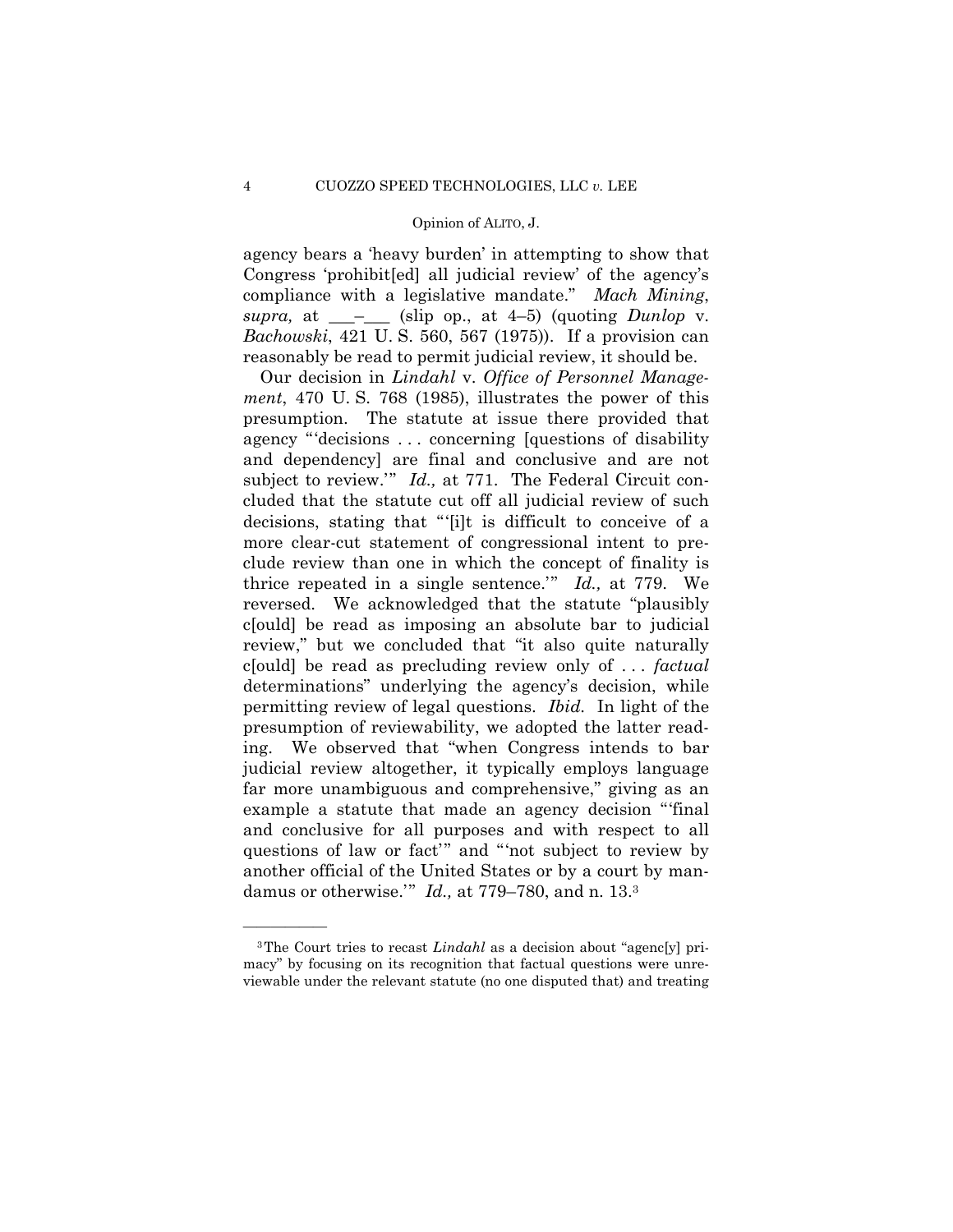This is a far easier case than *Lindahl*. There is no question that the statute now before us can naturally perhaps most naturally—be read to permit judicial review of issues bearing on the Patent Office's institution of inter partes review. Section 314(d) reads: "The determination by the Director whether to institute an inter partes review under this section shall be final and nonappealable." Unlike the statutes we addressed in *Lindahl* (including the one we found to permit review), §314(d) does not say that an institution decision is "not subject to review." Instead, it makes the institution decision "nonappealable." This is fairly interpreted to bar only an *appeal* from the institution decision itself, while allowing *review* of institutionrelated issues in an appeal from the Patent Office's final written decision at the end of the proceeding. See §319. Our cases have used the term "nonappealable" in just this way—to refer to matters that are not *immediately*  or *independently* appealable, but which are subject to review at a later point.4 Thus, while the decision to institute inter partes review is "final and nonappealable" in the sense that a court cannot stop the proceeding from going forward,<sup>5</sup> the question whether it was lawful to institute

follows makes clear. the case's holding that legal questions *were* reviewable as an afterthought. *Ante,* at 10. The review that *Lindahl* permitted—to correct "a substantial departure from important procedural rights, a misconstruction of the governing legislation, or some like error going to the heart of the administrative determination," 470 U. S., at 791 (internal quotation marks omitted)—is quite similar to the review I envision of Patent Office decisions to institute inter partes review, as the discussion that

<sup>&</sup>lt;sup>4</sup>See *Mohawk Industries, Inc. v. Carpenter*, 558 U. S. 100, 105, n. 1, 109 (2009) (agreeing with decisions holding that attorney-client privilege rulings are "nonappealable" because "postjudgment appeals generally suffice to protect the rights of litigants"); *Coopers & Lybrand*  v. *Livesay*, 437 U. S. 463, 469, 472, n. 17 (1978) (describing an order denying class certification as "nonappealable" but noting that it "is subject to effective review after final judgment").<br><sup>5</sup>Like the Court, I do not have occasion to address whether in ex-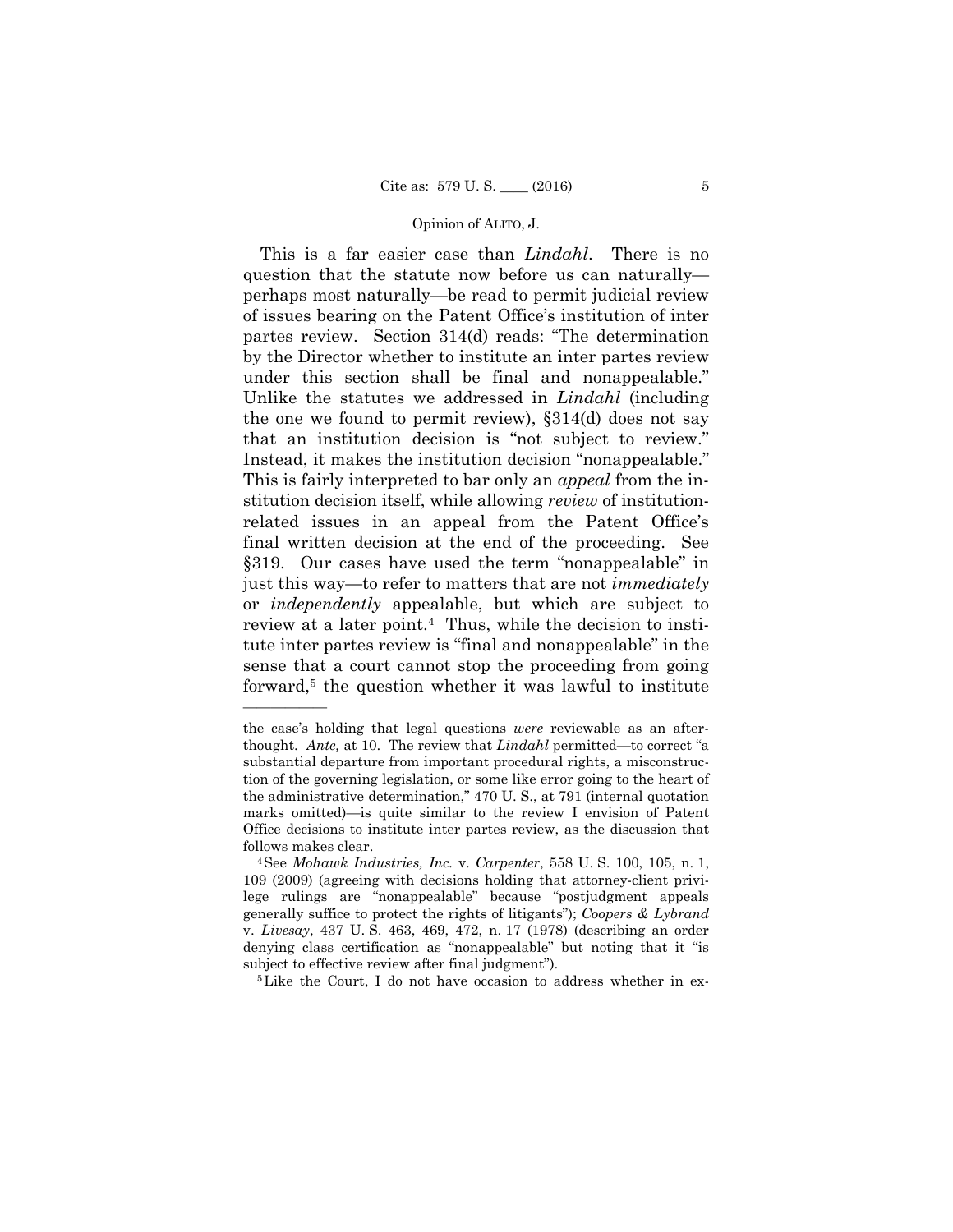### Opinion of ALITO, J. Opinion of ALITO, J.

review will not escape judicial scrutiny. This approach is consistent with the normal rule that a party may challenge earlier agency rulings that are themselves "not directly reviewable" when seeking review of a final, appealable decision. 5 U. S. C. §704. And it strikes a sensible balance: The Patent Office may proceed unimpeded with the inter partes review process (which must normally be completed within one year, see 35 U. S. C. §316(a)(11)), but it will be held to account for its compliance with the law at the end of the day.

 related to institution decisions. *Ante,* at 7–8. As I In rejecting this commonsense interpretation, the Court gives short shrift to the presumption in favor of judicial review. Its primary reason for disregarding the presumption reduces to an assertion—devoid of any textual analysis—that *surely* §314(d) must bar review of legal questions have explained, the statute's text does not require that conclusion.

Moving (further) away from the statutory text, the Court next objects that allowing judicial review "would undercut one important congressional objective, namely, giving the Patent Office significant power to revisit and revise earlier patent grants." *Ante,* at 8. I am not sure that the Court appreciates how remarkable this assertion is. It would give us cause to do away with judicial review whenever we think that review makes it harder for an agency to carry out important work. In any event, the majority's logic is flawed. Judicial review enforces the limits that *Congress* has imposed on the agency's power. It thus serves to buttress, not "undercut," Congress's objectives. By asserting otherwise, the majority loses sight of the principle that "no legislation pursues its purposes at all costs." *Rodriguez* v. *United States*, 480 U. S.

traordinary cases a patent owner might seek mandamus to stop an inter partes review before the proceeding concludes.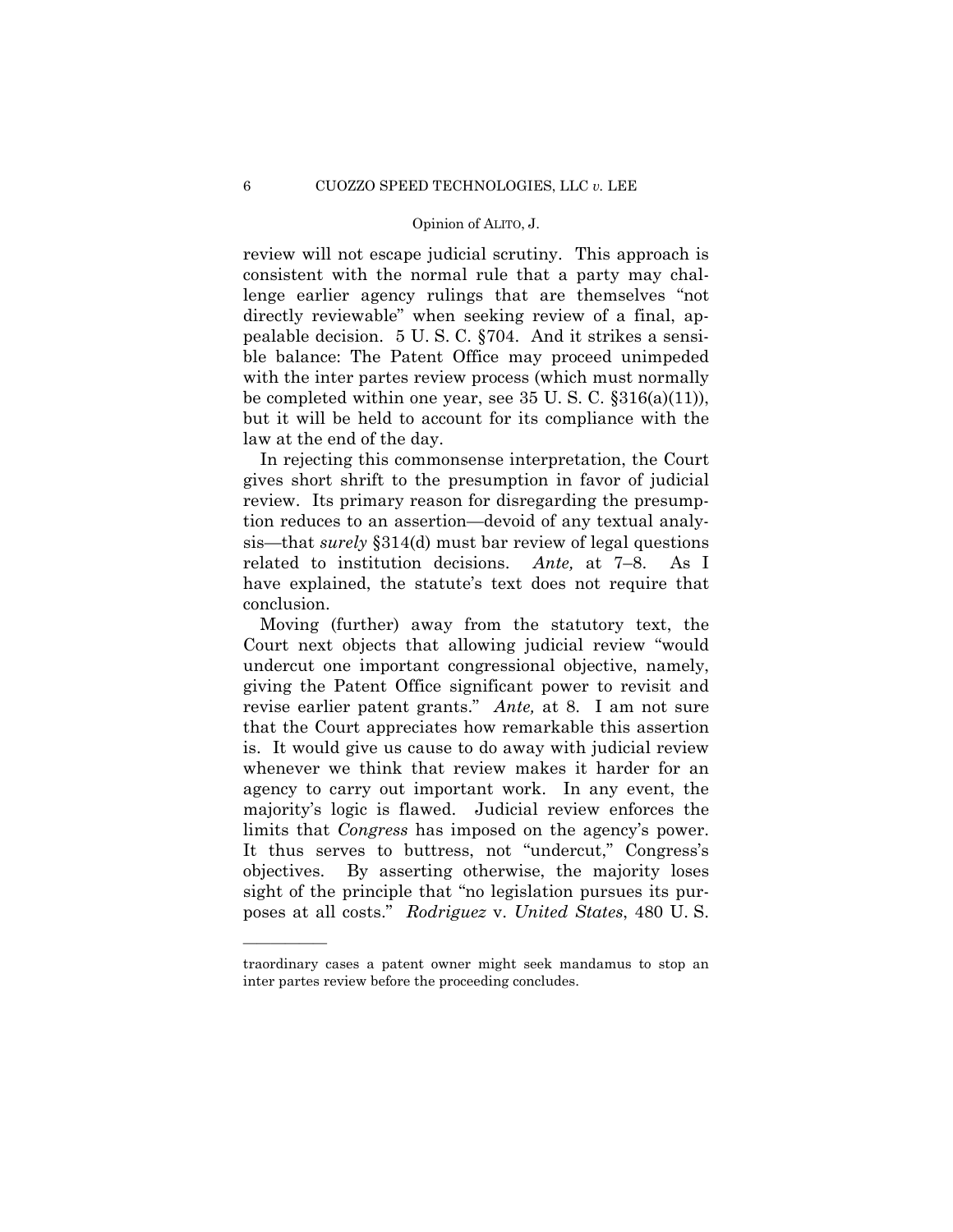522, 525–526 (1987) (*per curiam*). "Every statute purposes, not only to achieve certain ends, but also to achieve them by particular means—and there is often a considerable legislative battle over what those means ought to be. The withholding of agency authority is as significant as the granting of it, and we have no right to play favorites between the two." *Director, Office of Workers' Compensation Programs* v. *Newport News Shipbuilding & Dry Dock Co.*, 514 U. S. 122, 136 (1995). The inter partes review statute is no exception. It empowers the Patent Office to clean up bad patents, but it expressly forbids the Patent Office to institute inter partes review—or even consider petitions for inter partes review—unless certain conditions are satisfied. Nothing in the statute suggests that Congress wanted to improve patent quality at the cost of fidelity to the law.

The Court also observes that the inter partes review appeal provision, §319, "limit[s] appellate review to the 'final written decision.'" *Ante,* at 8. The majority reads too much into this provision. Section 319 provides simply that "[a] party dissatisfied with the final written decision . . . may appeal the decision." The statute does not restrict the issues that may be raised in such an appeal. As the Patent Office once explained (before having a change of heart), the "plain language of the statutory text" recognizes a "right of judicial review . . . for any party 'dissatisfied' by the [Patent Office's] ultimate 'written [decision],'" and "[n]othing in the statutory scheme limits the reasons that a party might be so 'dissatisfied.'" Memorandum of Law in Support of Defendant's Motion to Dismiss in *Versata Development Group, Inc.* v. *Rea*, Civ. Action No. 1:13cv328 (ED Va., May 16, 2013), p. 16. A party may be dissatisfied with a final written decision in an inter partes review because the Patent Office lacked authority to institute the proceeding in the first place, or because the Office committed some other error in the lead-up to its final decision.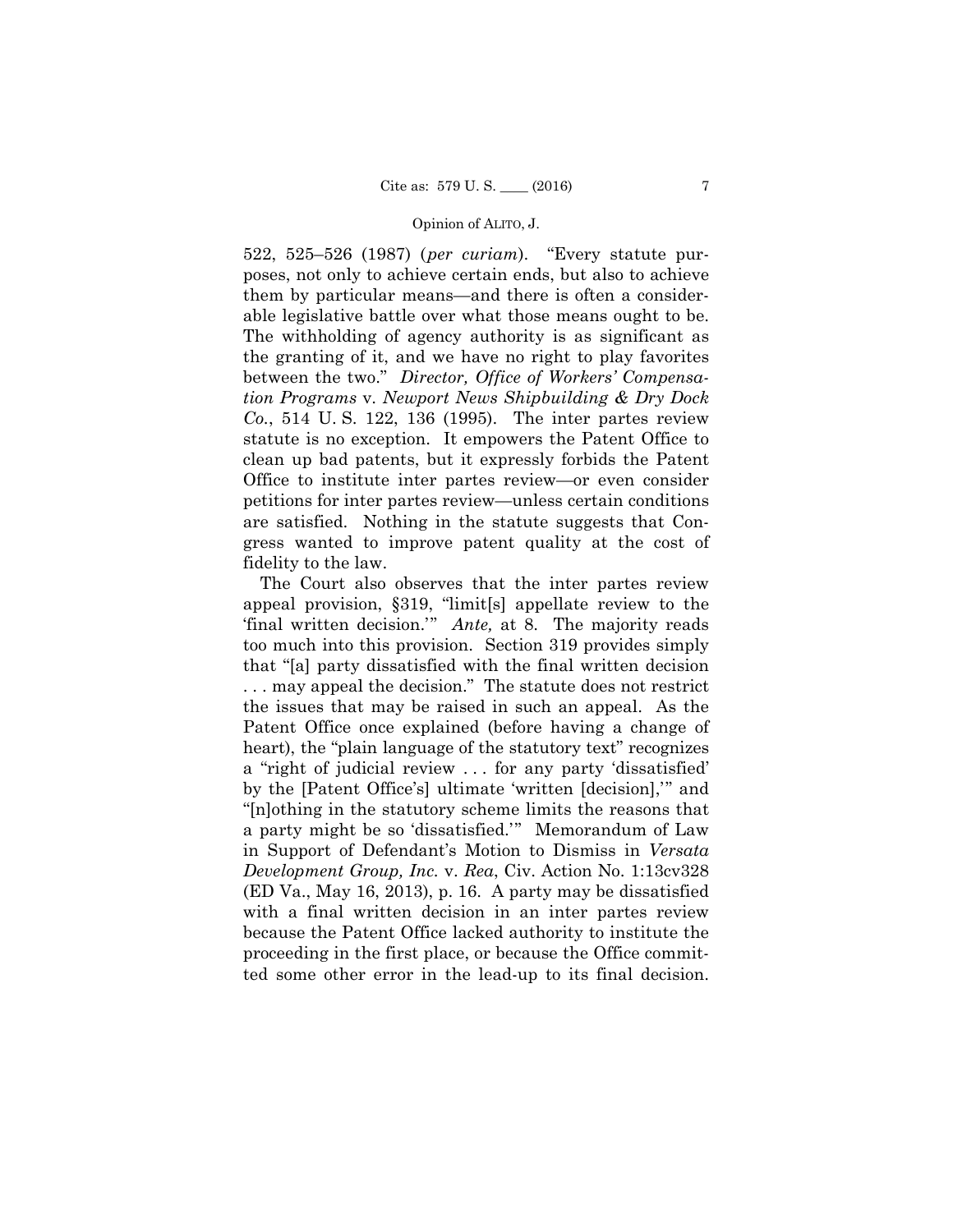### Opinion of ALITO, J. Opinion of ALITO, J.

Neither §314(d) nor §319 prevents a party from pressing such issues on an appeal from the final decision. This is familiar practice under 28 U. S. C. §1291, which similarly limits appeals to "final decisions of the district courts" but allows appellants to challenge earlier rulings as part of those appeals. See *Quackenbush* v. *Allstate Ins. Co.*, 517 U. S. 706, 712 (1996) ("The general rule is that a party is entitled to a single appeal, to be deferred until final judgment has been entered, in which claims of district court error at any stage in the litigation may be ventilated" (internal quotation marks omitted)); 15A C. Wright, A. Miller, & E. Cooper, Federal Practice and Procedure §3905.1, pp. 250, 252 (2d ed. 1992) (noting "the general rule that an appeal from final judgment . . . permits review of all rulings that led up to the judgment" and observing that "[t]he variety of orders open to review on subsequent appeal from a final judgment is enormous"). And, as noted above, judicial review of "final agency action" likewise encompasses earlier rulings that are "not directly reviewable." 5 U. S. C. §704; see *supra,* at 6.

The Court next contends that my interpretation renders 35 U. S. C. §314(d) "superfluous." *Ante,* at 9. Reading the statute to defer review of institution decisions is "unnecessary," the Court says, because the "Administrative Procedure Act already limits review to final agency decisions" and a "decision to initiate inter partes review is 'preliminary,' not 'final.'" *Ibid.* But Congress reasonably may have thought that the matter needed clarifying, given that §314(d) itself calls such a decision "final" (albeit in a different sense, see *supra*, at 5–6). Language is not superfluous when it "remove[s] any doubt" about a point that might otherwise be unclear. *Ali* v. *Federal Bureau of Prisons*, 552 U. S. 214, 226 (2008). More important, my reading prevents an appeal from a decision *not* to institute inter partes review, which is plainly final agency action and so—absent §314(d)—might otherwise trigger immedi-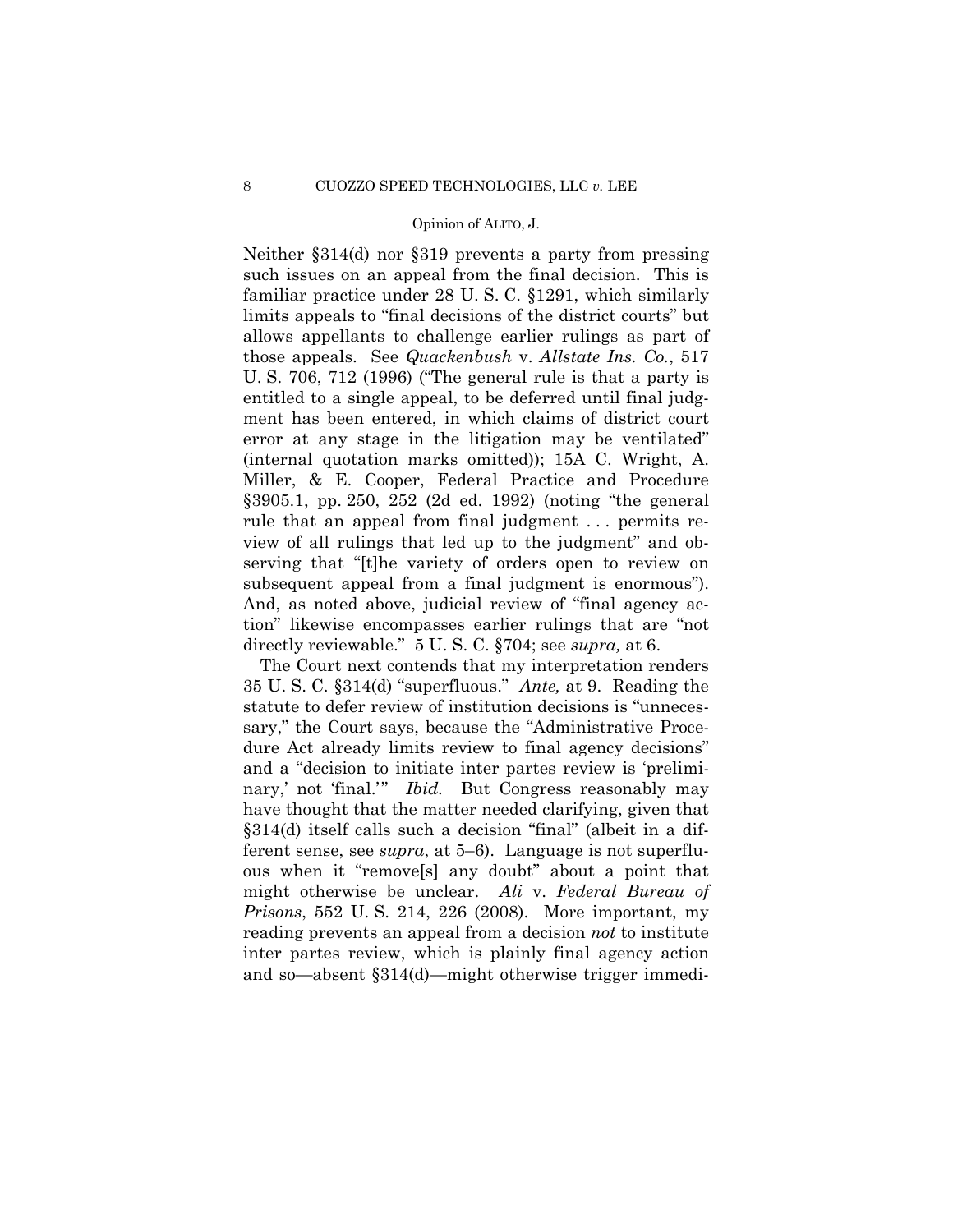ate review. The Court asserts that this too is unnecessary because, in its view, a decision to deny inter partes review is "committed to agency discretion by law" and so unreviewable under normal principles of administrative law. 5 U. S. C. §701(a)(2); see *ante,* at 9. I agree that one can infer from the statutory scheme that the Patent Office has discretion to deny inter partes review even if a challenger satisfies the threshold requirements for review. But the law does not say so directly and Congress may not have thought the point self-evident. Again, 35 U. S. C. §314(d) plays a clarifying role. This gives the provision plenty of work to do. There is no need to read it more broadly.<sup>6</sup>

> III A

None of this is to say that courts must—or should throw out an inter partes review decision whenever there is some technical deficiency in the challenger's petition or in the Patent Office's institution decision. Although §314(d) does not preclude review of issues bearing on institution, normal limits on judicial review still apply. For example, errors that do not cause a patent owner prejudice may not warrant relief. See 5 U. S. C. §706 ("[D]ue account shall be taken of the rule of prejudicial error"). Some errors may also be superseded by later

 much to lose from an erroneous *denial* of inter partes review as a <sup>6</sup>It is true that my interpretation leaves no apparent avenue (short of mandamus, at least) for judicial review of decisions *not* to institute inter partes review. This demonstrates that the presumption of reviewability has its limits. Nor is it surprising that Congress would design such a scheme. A patent challenger does not have nearly as patent owner stands to lose from an erroneous *grant* of inter partes review. Although such a challenger loses some of the advantages of inter partes review (such as a more favorable claim construction standard and a lower burden of proof), it remains free to challenge the patent's validity in litigation. A patent owner, on the other hand, risks the destruction of a valuable property right.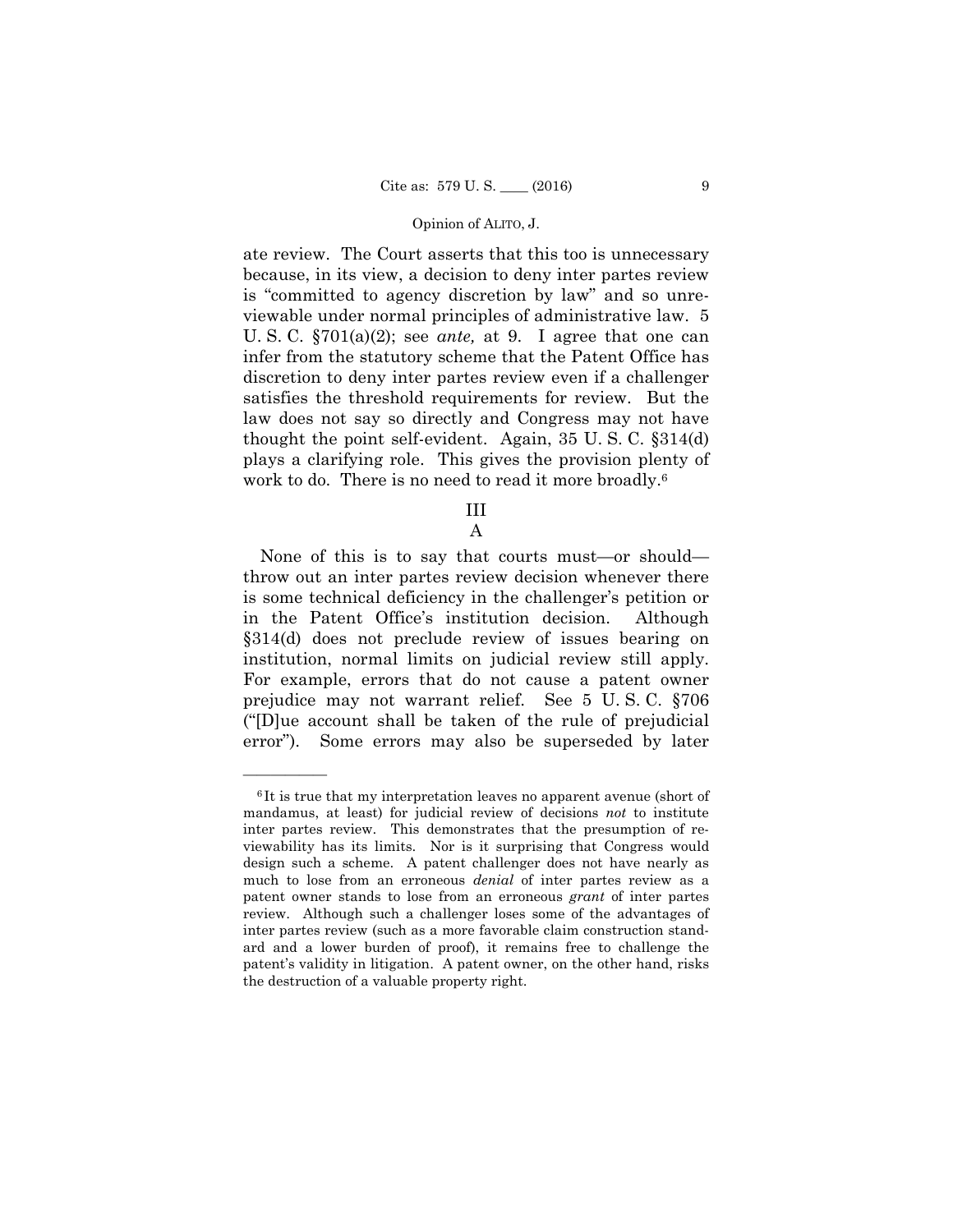### Opinion of ALITO, J. Opinion of ALITO, J.

developments. Most notably, once the Patent Office issues its final written decision, the probabilistic question whether a challenger is "reasonabl[y] likel[y]" to prevail on the merits, 35 U. S. C. §314(a), will be subsumed by the ultimate question whether the challenger *should in fact*  prevail.7 And while I have no occasion here to decide the matter, it may be that courts owe some degree of deference to the Patent Office's application of the statutory prerequisites to inter partes review.

I would leave these considerations for the Court of Appeals to address in the first instance. But I must confess doubts that Cuozzo could ultimately prevail. As noted above, Cuozzo argues that the Patent Office improperly granted inter partes review of claims 10 and 14 on grounds not asserted in the petition for inter partes review, in violation of the statutory requirement that a petition must state the grounds for challenge "with particularity."  $\S 312(a)(3)$ . The problem for Cuozzo is that claim 17—which the petition properly challenged—incorporates all of the elements of claims 10 and 14. Accordingly, an assertion that claim 17 is unpatentable in light of certain prior art is necessarily an assertion that claims 10 and 14 are unpatentable as well. Assuming that Cuozzo must show prejudice from the error it alleges, it is hard to see how Cuozzo could do so here.

<sup>7</sup>The Court recognizes that such issues are unreviewable even absent a statute like §314(d), comparing the Patent Office's "reasonable likelihood" determination to an indicting grand jury's finding of probable cause. See *ante,* at 9. But it draws the wrong analogy for this case. Cuozzo's complaint is that the petition for inter partes review did not articulate its challenge to certain patent claims with adequate particularity. This is more akin to an argument that an indictment did not sufficiently allege an offense and provide notice of the charges against the defendant, which is reviewable after trial and judgment. See, *e.g., United States* v. *Carll*, 105 U. S. 611, 612–613 (1882) (overturning a conviction based on the insufficiency of the indictment).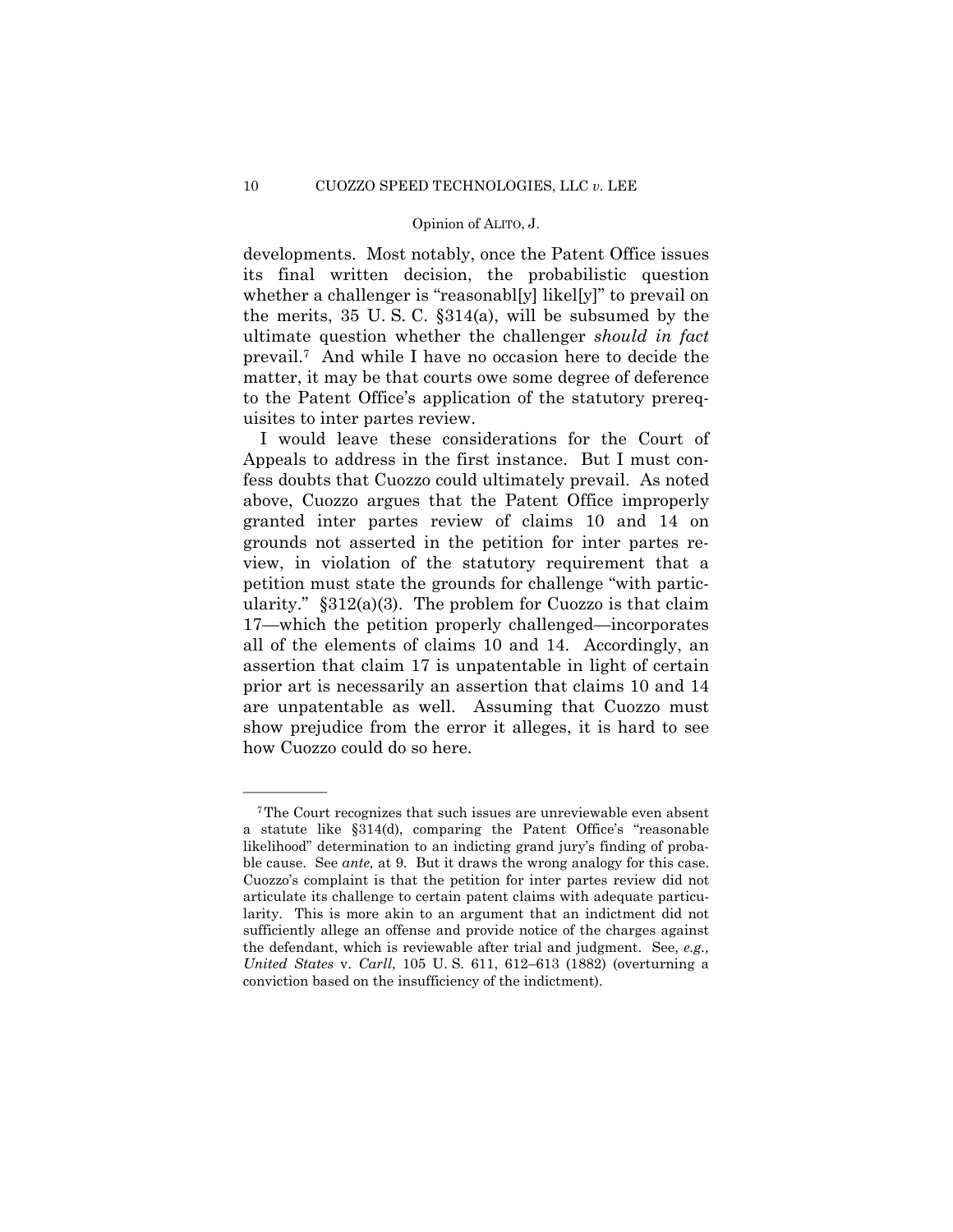### B

But any perceived weakness in the merits of Cuozzo's appeal does not mean that such issues are unworthy of judicial review. Section 312(a)(3)'s particularity requirement is designed, at least in part, to ensure that a patent owner has sufficient notice of the challenge against which it must defend. Once inter partes review is instituted, the patent owner's response—its opening brief, essentially—is filed as an opposition to the challenger's petition. See  $§316(a)(8); 37 \text{ CFR } $42.120.$  Thus, if a petition fails to state its challenge with particularity—or if the Patent Office institutes review on claims or grounds not raised in the petition—the patent owner is forced to shoot into the dark. The potential for unfairness is obvious.

Other problems arise if the Patent Office fails to enforce the prohibitions against instituting inter partes review at the behest of challengers that have already sued to invalidate the patent or that were sued for infringement more than a year before seeking inter partes review. 35 U. S. C.  $\S$ §315(a)(1), (b). Allowing such a challenge exposes the patent owner to the burden of multiplicative proceedings—including discovery in both forums, see  $$316(a)(5)$  while permitting the challenger to exploit inter partes review's lower standard of proof and more favorable claim construction standard. Congress understandably thought that the Patent Office's power should not be wielded in this way. Yet, according to the Court, Congress made courts powerless to correct such abuses.

Even more striking are the consequences that today's decision portends for the AIA's other patent review mechanisms, post-grant review and CBM review, see *supra*, at 1–2, which are subject to a "no appeal" provision virtually identical to §314(d). See §324(e) ("The determination by the Director whether to institute a post-grant review under this section shall be final and nonappealable"); see AIA §18(a)(1), 125 Stat. 329, note following 35 U. S. C.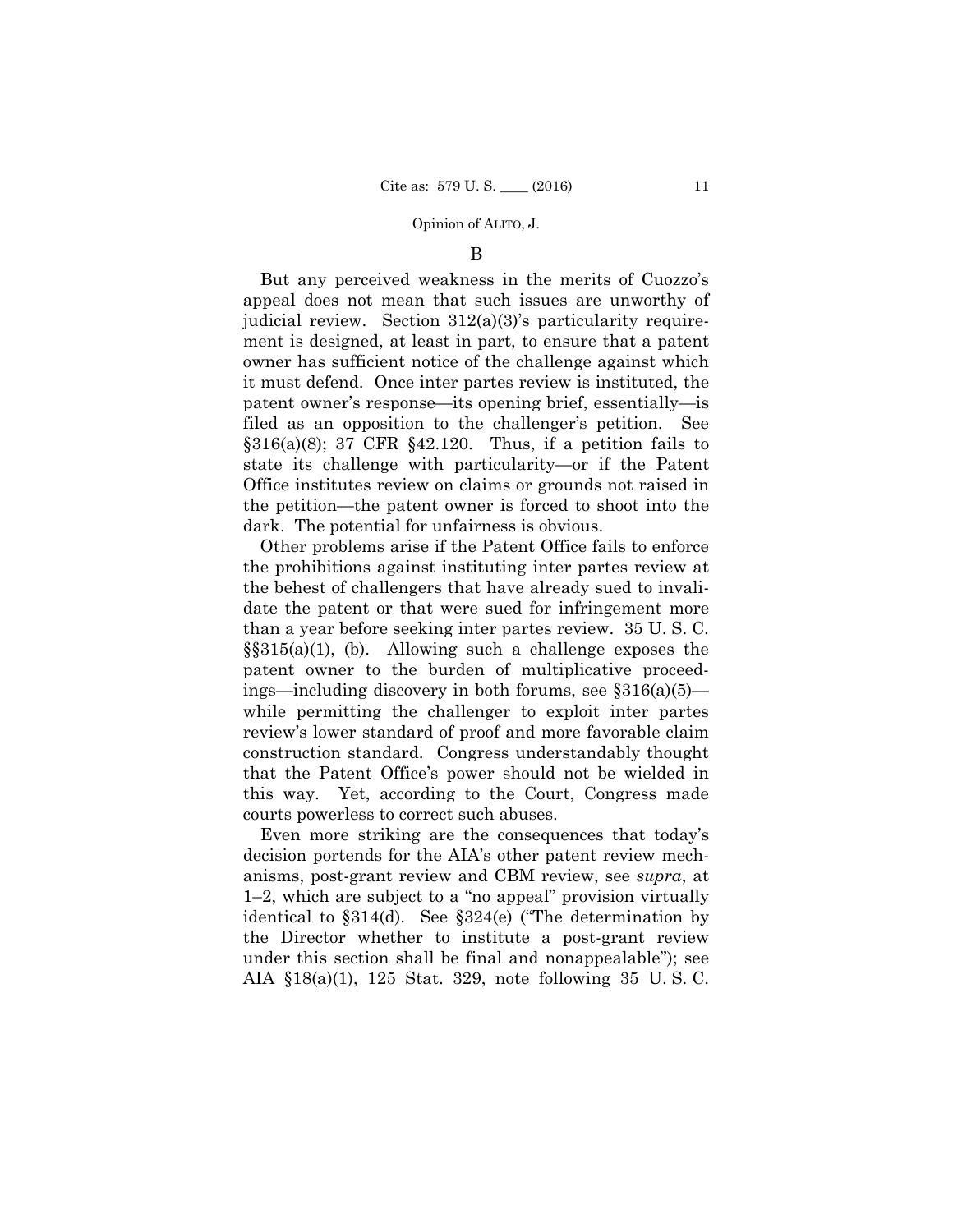### Opinion of ALITO, J. Opinion of ALITO, J.

§321, p. 1442 (CBM review generally "shall be regarded as, and shall employ the standards and procedures of, a post-grant review"). Post-grant review and CBM review allow for much broader review than inter partes review. While inter partes review is limited to assessing patentability under §102 and §103, in post-grant review and CBM review, patent claims can also be scrutinized (and canceled) on any invalidity ground that may be raised as a defense to infringement, including such grounds as ineligible subject matter under §101, indefiniteness under §112, and improper enlargement of reissued claims under §251. See §321(b); §§282(b)(2), (3). But this broader review comes with its own strict limits. A petition for postgrant review must be filed within nine months after a patent is granted. §321(c). And while CBM review is not subject to this time limit, Congress imposed a subjectmatter restriction: The Patent Office "may institute a [CBM review] proceeding only for a patent that is a covered business method patent," which Congress defined to cover certain patents with claims relating to "a financial product or service." AIA  $\S$  $18(a)(1)(E)$ ,  $(d)(1)$ , at 1442; see §18(a)(1)(A), *ibid.*<sup>8</sup>

Congress thus crafted a three-tiered framework for Patent Office review of issued patents: broad post-grant review in a patent's infancy, followed by narrower inter partes review thereafter, with a limited exception for broad review of older covered business method patents. Today's decision threatens to undermine that carefully designed scheme. Suppose that the Patent Office instituted post-grant review on a petition filed 12 months (or even 12 years) after a patent was issued, and then invalidated a patent claim as indefinite under §112—a ground available

<sup>8</sup>Additionally, a challenger may file a petition for CBM review only if it has been sued for or charged with infringement of the patent. AIA  $$18(a)(1)(B)$ , at  $1442$ .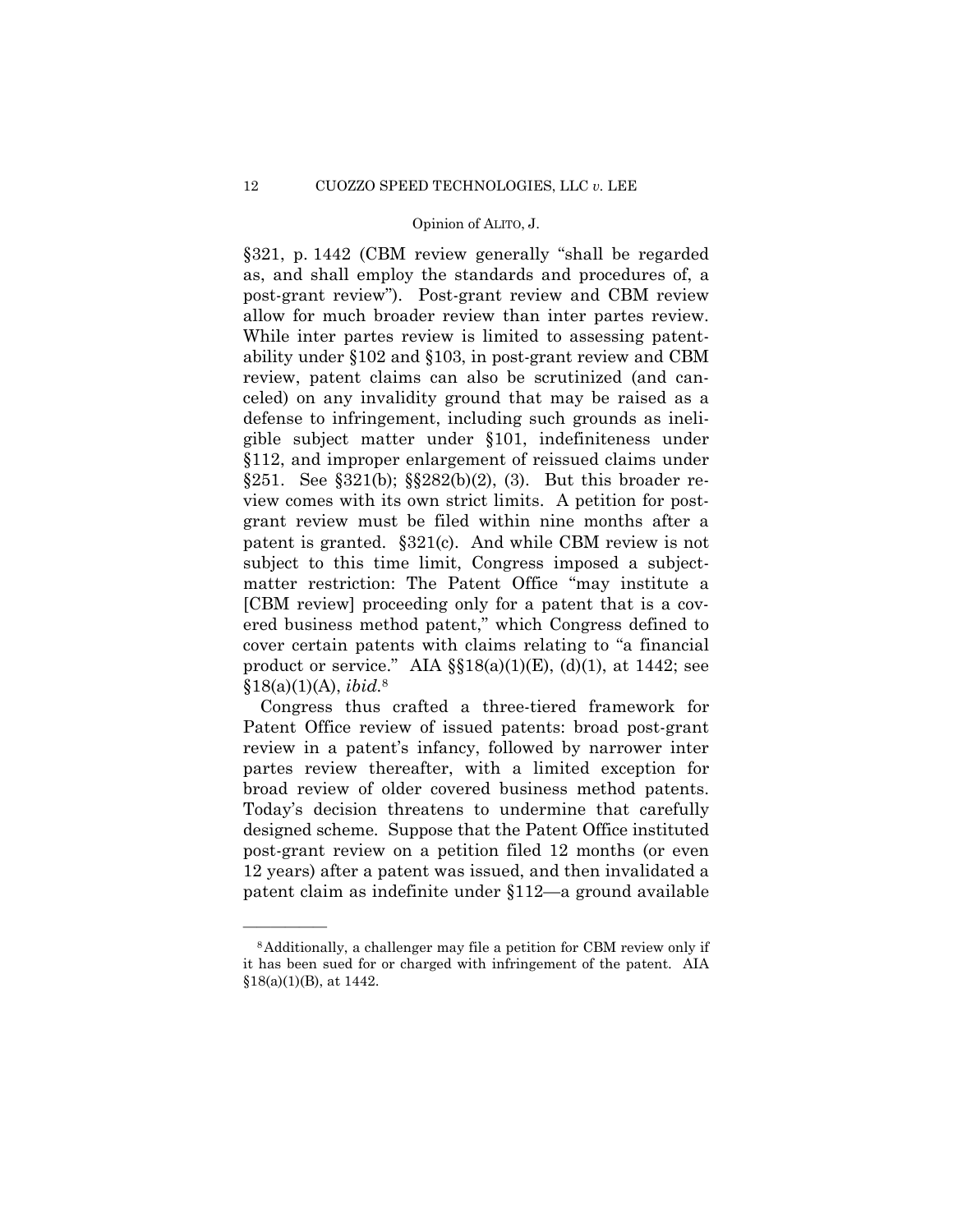in post-grant review but not in inter partes review. This would grossly exceed the Patent Office's authority and would be manifestly prejudicial to the patent owner. Can Congress really have intended to shield such shenanigans from judicial scrutiny? The Court answers with a non sequitur: Of course the Patent Office cannot cancel a patent under §112 "in inter partes review." *Ante,* at 11. The Court seems to think that we could overturn the Patent Office's decision to institute "post-grant review" based on an untimely petition and declare that the agency has *really* instituted only "inter partes review." But how is that possible under today's opinion? After all, the petition's timeliness, no less than the particularity of its allegations, is "closely tied to the application and interpretation of statutes related to the Patent Office's decision to initiate ... review," and the Court says that such questions are unreviewable. *Ibid.*; see §321(c); §312(a)(3).

To take things a step further, suppose that the Patent Office purported to forgive the post-grant review petition's tardiness by declaring the challenged patent a "covered business method patent," even though the patent has nothing to do with financial products or services (it claims, say, a new kind of tempered glass). Again, this involves the application of statutes related to the Patent Office's institution decision. See AIA §18(a)(1)(E), at 1442 (Patent Office "may institute a [CBM review] proceeding only for a patent that is a covered business method patent"). So is this specious determination immune from judicial scrutiny under the Court's reasoning?

If judicial review of these issues is unavailable, then nothing would prevent the Patent Office from effectively collapsing Congress's three-tiered review structure and subjecting all patents to broad post-grant review at all times. Congress cannot have intended that.

I take the Court at its word that today's opinion will not permit the Patent Office "to act outside its statutory lim-